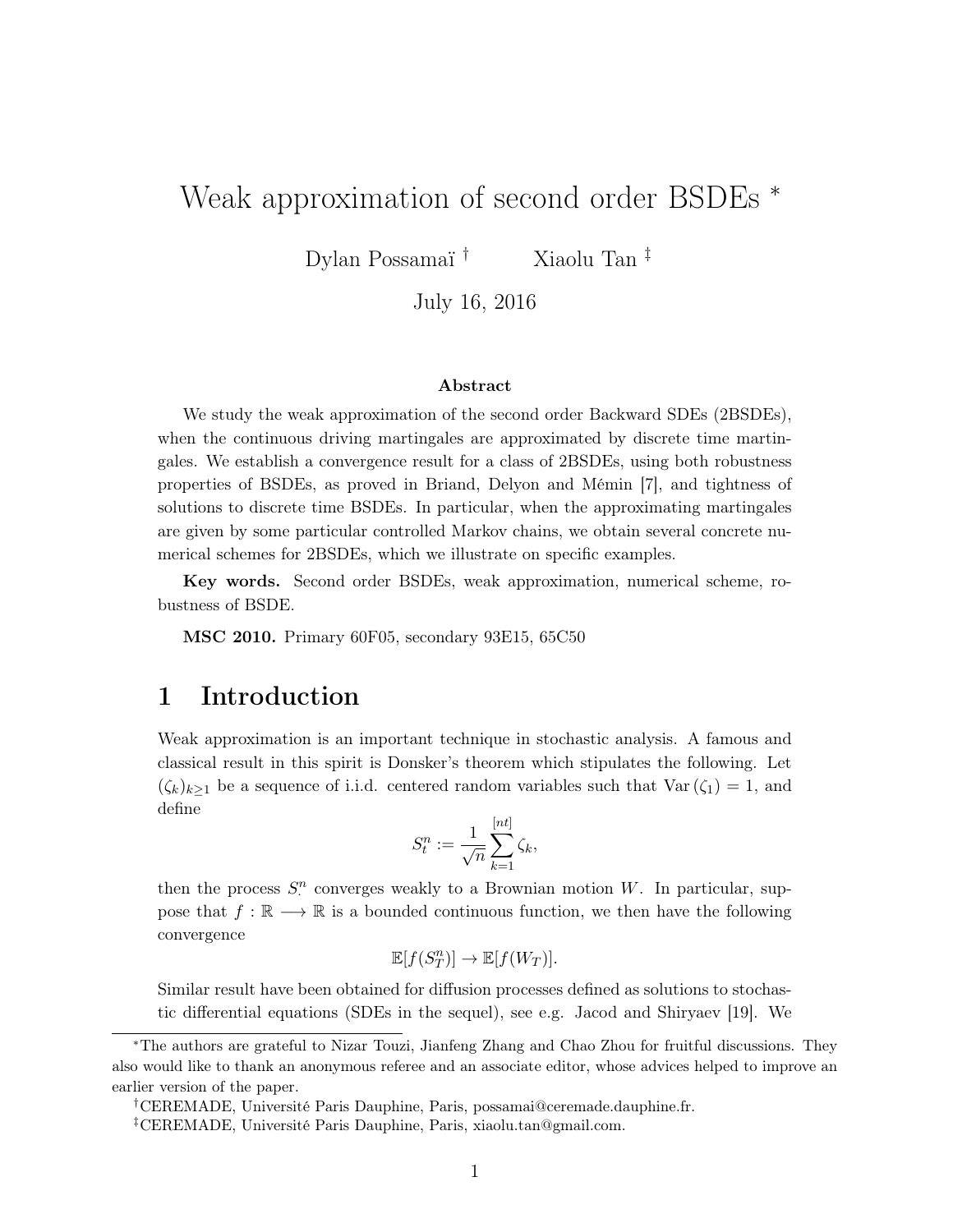also remind the reader that in this Markovian setting, the value  $\mathbb{E}[f(W_T)]$  can be characterized using the heat equation from the Feynmann-Kac formula.

Backward stochastic differential equations (BSDEs in the sequel), which were introduced by Pardoux and Peng [24], as well as the more recent notion of  $G$ -expectation of Peng [25], are particular cases of so-called non-linear expectations, and their weak approximation properties have attracted a lot of attention in the recent years. Hence, in Briand, Delyon and Mémin [7], the authors studied the convergence of the solutions of the BSDE when the driving Brownian motion is approximated by a sequence of martingularity. In particular, when the Brownian motion is approximated by some random walks, they obtained a weak convergence result similar to the above Donsker's theorem. More recently, Dolinsky, Nutz and Soner [11] studied the weak approximation of  $G$  –expectation. Since  $G$  –expectation can be considered as a sublinear expectation on the canonical space of continuous trajectories, by the analogue of Donsker's theorem, they approximated it by a sequence of sublinear expectations on the canonical space of discrete time paths. Extending BSDE and  $G$ -expectation, the Second-order Backward SDEs (2BSDEs) introduced by Soner, Touzi and Zhang [26], can be represented as the supremum of a family of nonlinear expectations on the canonical space of continuous trajectories. In particular, it generalizes the Feynmann-Kac formula to the fully nonlinear case. We are then motivated to extend the weak approximation property to 2BSDEs.

We notice that the weak approximation property should be an important property of the continuous time dynamic models, when it is the continuous limit of discrete time models. For example, in finance, it is convenient to use a Brownian motion to model the evolution of a risky asset, despite the fact that such a price only exists on discrete time instants. Therefore, it is important to confirm that as we take the limit of the discrete time model, it converges to the continuous time model.

Finally, weak approximation is also an important technique in numerical analysis, see for example Kushner and Dupuis [21] in the context of stochastic control problems, and Dolinsky [10] for pricing the financial "game" options. The main idea is to interpret the numerical scheme as a controlled Markov chain system, which converges weakly to the continuous time system. We notice also that another point of view is from the PDEs, which characterizes the solution of these dynamic problems in the Markovian case. A powerful numerical analysis method in this context is the monotone convergence theorem of Barles and Souganidis [1]. Comparing to the PDE numerical methods, the weak approximation method permits usually to relax regularity and integrability conditions, and also permits to study the non-Markovian problems as shown in Tan  $[30]$ .

The main contribution of the paper is to prove a weak approximation property for a class of 2BSDEs, which can be considered as an extension of Donsker's theorem in this nonlinear context. Further, using some controlled Markov chains as approximating martingales, we obtain some numerical schemes for a class of 2BSDEs. In particular, these numerical schemes are coherent with the classical schemes proposed for the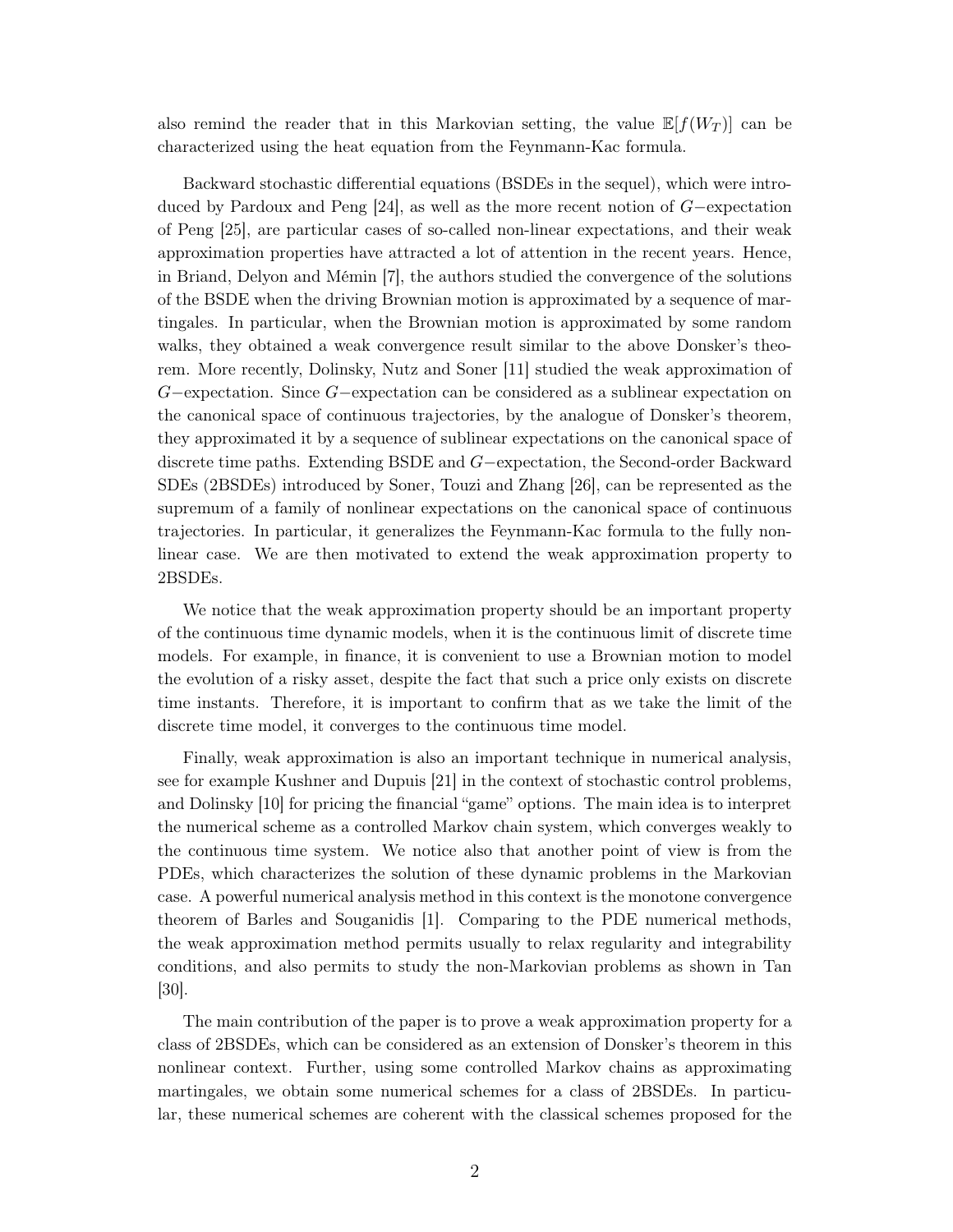nonlinear PDEs in the Markovian cases. We also notice that these related numerical schemes have been largely tested in the previous litteratures, see e.g. Fahim, Touzi and Warin  $[14]$ , Tan  $[29]$ , Guo, Zhang and Zhuo  $[17]$ , etc.

The rest of the paper is organized as follows. In Section 2, we introduce the class of 2BSDEs that is studied in the paper, and give first an equivalence result using two different classes of driving martingales. By considering a sequence of discrete time equations, we give a general weak approximation result, i.e. the discrete time solution converges to the solution of a class of 2BSDE. Then in Section 3, by considering some particular controlled Markov chains, we can interpret the discrete time equations as numerical schemes, and the weak approximation result justifies the convergence of the numerical schemes. Section 3.3 is devoted to some numerical examples, highlighting the convergence of the proposed numerical schemes. In Section 4.1, we complete the proof of the equivalence theorem, and finally in Section 4.2, we report the proof of the weak approximation theorem.

Throughout the paper, we use the following notations. For every  $(x, y) \in \mathbb{R}^d \times \mathbb{R}^d$ , we denote by  $x \cdot y$  the usual scalar product of x and y, and for any  $(x, y) \in \mathbb{R}^{d \times d} \times \mathbb{R}^{d \times d}$ , we denote by  $x : y := \text{Tr}(xy)$ . Similarly,  $x^T$  will denote the usual transposition and  $|x|$  the Euclidean norm in the corresponding space.

## $\overline{2}$ The 2BSDE and its weak approximation

In this section, we first introduce the class of second order BSDEs, that we next propose to approximate by the supremum of a family of BSDEs driven by approximating discrete time martingales. A convergence result is given under sufficient conditions, while the proof is postponed to other sections.

#### 2.1 A class of 2BSDEs

Let  $\Omega := \{ \omega \in C([0,T], \mathbb{R}^d) : \omega_0 = 0 \}$  denote the canonical space of continuous paths on [0, T] which start at 0, B be the canonical process,  $\mathbb{F} = (\mathcal{F}_t)_{0 \leq t \leq T}$  the canonical filtration and  $\mathbb{P}_0$  the Wiener measure on  $\Omega$  under which B is a standard Brownian motion. Denote by  $\mathbb{F}^+ = (\mathcal{F}^+_t)_{0 \le t \le T}$  the right-continuous filtration defined by  $\mathcal{F}^+_t :=$  $\bigcap_{s>t}\mathcal{F}_s$  for all  $t < T$  and  $\mathcal{F}_T^+ = \overline{\mathcal{F}_T}$ . For every probability measure  $\mathbb P$  on  $(\Omega, \mathcal{F}_T)$ , we denote by  $\overline{\mathbb{F}}^{\mathbb{P}}$  the P-augmented filtration of  $\mathbb{F}$  and  $\overline{\mathbb{F}}^{+}$  the P-augmented filtration of  $\mathbb{F}^+$ . Moreover, for any  $\mathbf{x} \in \Omega$ , and for any  $t \in [0, T]$ , we note  $||x||_t := \sup_{0 \le s \le t} |x_s|$ . A probability measure  $\mathbb P$  on  $\Omega$  such that B is a  $\mathbb P$ -local martingale will be called a local martingale measure.

We recall that by results of Bichteler [3] (see also Karandikar [20] for a simplified exposition) there are two  $\mathbb{F}-$ progressive processes on  $\Omega$  given by

$$
\langle B \rangle_t := B_t B_t^T - 2 \int_0^t B_s dB_s^T \text{ and } \hat{a}_t := \limsup_{\varepsilon \downarrow 0} \frac{1}{\varepsilon} \Big( \langle B \rangle_t - \langle B \rangle_{t-\varepsilon} \Big),
$$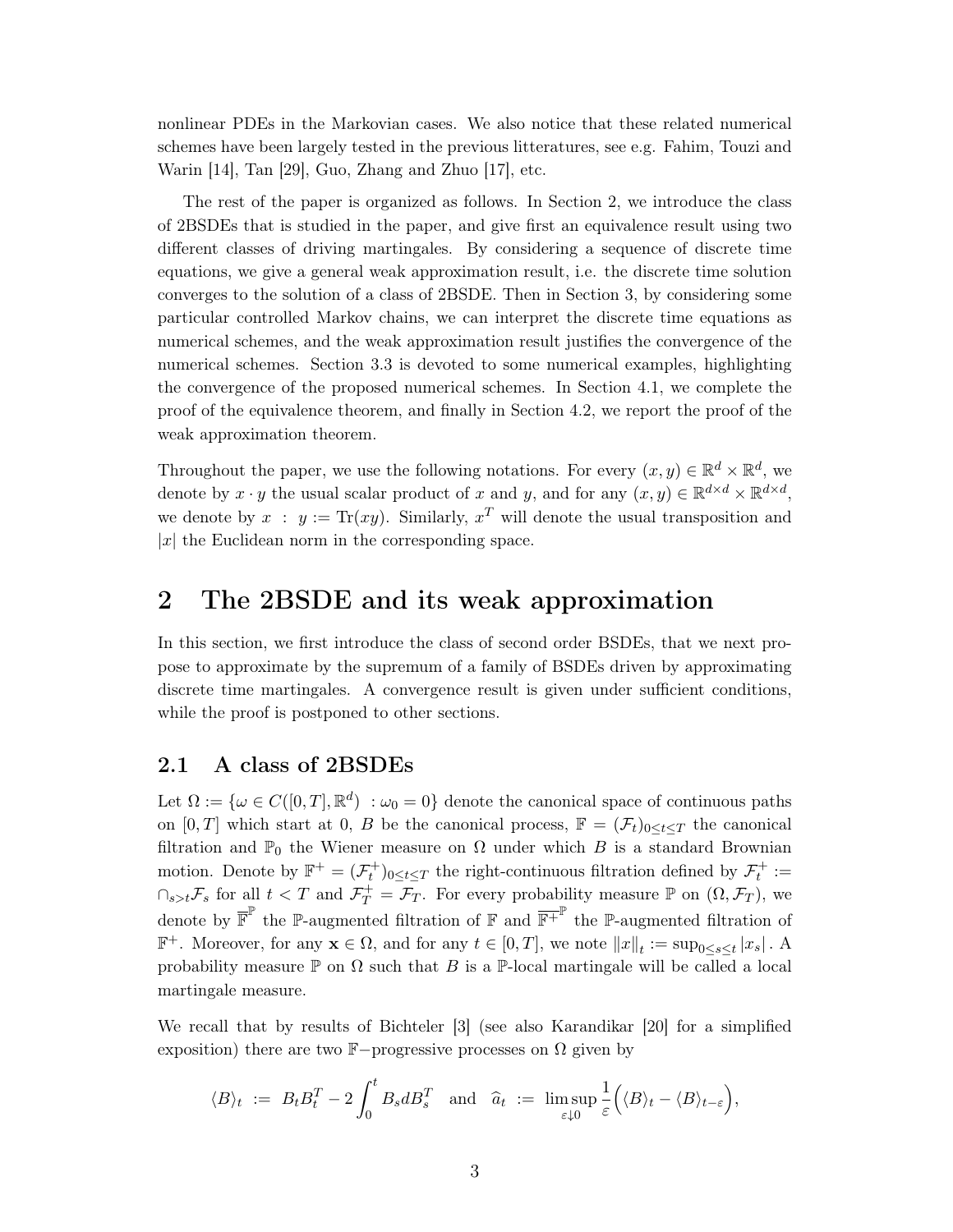such that  $\langle B \rangle$  coincides with the P-quadratic variation of B, P-a.s., for all local martingale measures P.

We consider next a set A such that

$$
A \subset \mathbb{S}_d^+ \text{ is compact, convex and } a \ge \varepsilon_0 I_d, \ \forall a \in A,
$$
\n
$$
(2.1)
$$

where  $\mathbb{S}_d^+$  is the set positive, symmetric  $d \times d$  matrices and where  $\varepsilon_0 > 0$  is a fixed constant. We denote by  $\mathcal{P}_W$  the collection of all local martingale measures  $\mathbb P$  such that  $\hat{a} \in A$ ,  $d\mathbb{P} \times dt$  - a.e., and by  $\mathcal{P}_S \subset \mathcal{P}_W$  the subset consisting of all probability measures

$$
\mathbb{P}^{\alpha} := \mathbb{P}_0 \circ (X^{\alpha})^{-1} \quad \text{where} \quad X_t^{\alpha} := \int_0^t \alpha_s^{1/2} d B_s, \ \mathbb{P}_0 - a.s.
$$

for some  $\mathbb{F}-$ progressively measurable process  $\alpha$  taking values in A.

Let now  $\xi:\Omega\to\mathbb{R}$  be a random variable,  $g:[0,T]\times\Omega\times\mathbb{R}\times\mathbb{R}^d\times\mathbb{S}_d^+\to\mathbb{R}^{d\times d}$  be a function which will play the role of our generator. Then for every  $\mathbb{P} \in \mathcal{P}_W$ , we consider the following generalized BSDE under  $\mathbb{P}$ :

$$
\mathcal{Y}_t^{\mathbb{P}} = \xi(B) - \int_t^T g(s, B, \mathcal{Y}_s^{\mathbb{P}}, \mathcal{Z}_s^{\mathbb{P}}, \widehat{a}_s) : d\langle B \rangle_s - \int_t^T \mathcal{Z}_s^{\mathbb{P}} \cdot dB_s - \mathcal{N}_T^{\mathbb{P}} + \mathcal{N}_t^{\mathbb{P}}, \tag{2.2}
$$

whose solution is a triple of  $\overline{\mathbb{F}^+}^{\mathbb{P}}$ -progressive processes, denoted by  $(\mathcal{Y}^{\mathbb{P}}, \mathcal{Z}^{\mathbb{P}}, \mathcal{N}^{\mathbb{P}})$ , such that  $\mathcal{N}^{\mathbb{P}}$  is a  $\overline{\mathbb{F}^+}^{\mathbb{P}}$ -martingale orthogonal to B and (2.2) holds true  $\mathbb{P}-a.s.$  We shall assume sufficient conditions (see Assumption 2.1 below) to guarantee the existence and uniqueness of the solution to (2.2) under every  $\mathbb{P} \in \mathcal{P}_W$ . In particular, whenever  $\mathbb{P} \in \mathcal{P}_S$ , (2.2) turns out to be a classical BSDE whose solution satisfies  $\mathcal{N}^{\mathbb{P}} = 0$  and  $\mathcal{Y}^{\mathbb{P}}, \mathcal{Z}^{\mathbb{P}}$  are  $\overline{\mathbb{F}}^{\mathbb{P}}$ -progressive. This is due to the fact that by Lemma 8.2 in [27], every probability measures in  $\mathcal{P}_S$  satisfies the predictable martingale representation property and the Blumenthal  $0-1$  law. This also implies in this case that  $\mathcal{Y}_0^{\mathbb{P}}$  is a deterministic constant.

The main purpose of the paper is to study the weak approximation of the following optimization problem:

$$
Y_0 := \sup_{\mathbb{P} \in \mathcal{P}_S} \mathcal{Y}_0^{\mathbb{P}}.
$$
 (2.3)

**Remark 2.1.** The above problem  $Y_0$  in (2.3) is related to the solution of the following 2BSDE, in the sense that  $Y_0$  is the initial value of the Y component of its solution

$$
Y_t = \xi(B) - \int_t^T \left( g(s, B, Y_s, Z_s, \hat{a}_s) : \hat{a}_s \right) ds - \int_t^T Z_s \cdot dB_s + K_T - K_t, \ \mathcal{P}_S - q.s.
$$

which has been introduced by Soner, Touzi and Zhang [26]. We also refer to their Section 3.3 for more details, and simply emphasize here that given the boundedness assumptions we make below, it is not necessary in our setting to work on the subset  $\mathcal{P}_{H}^{\kappa}$  of  $\mathcal{P}_{S}$  introduced in [26]. We would also like to comment on the fact that in [26], the solution  $(Y, Z)$  is  $\mathbb{F}^+$ -progressive, while we defined the solution to the BSDE (2.2)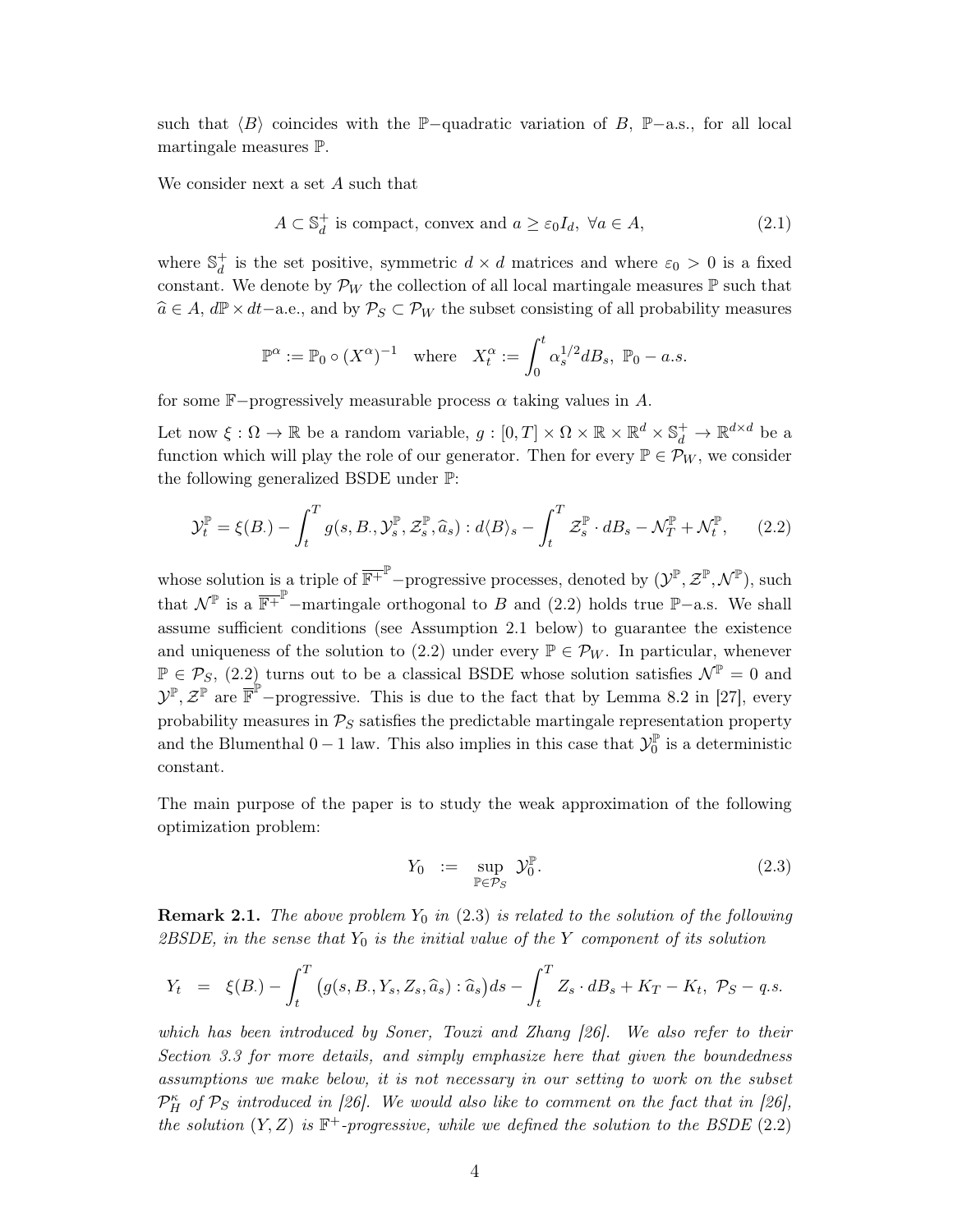to be  $\overline{\mathbb{F}^+}^{\mathbb{P}}$ -progressive. However, thanks to Lemma 2.4 of [27], for any  $\mathbb{P} \in \mathcal{P}_W$ , any  $\overline{\mathbb{F}^+}^{\mathbb{P}}$ -progressive process X has a  $\mathbb{P}$ -version  $\widetilde{X}$  which is  $\mathbb{F}^+$ -progressive, so that this is not a real difference.

We shall impose the following assumptions on the terminal function  $\xi$  and generator function  $q$  throughout the paper. For ease of notations, and since this function will be the main focus of our paper, we define the function  $f:[0,T]\times\Omega\times\mathbb{R}\times\mathbb{R}^d\times\mathbb{S}^+_d\to\mathbb{R}$ 

$$
f(t, \mathbf{x}, y, z, u) \quad := \quad g(t, \mathbf{x}, y, z, u) : u.
$$

**Assumption 2.1.** (i)  $\xi : \Omega \longrightarrow \mathbb{R}$  is a bounded Lipschitz continuous function. (ii) The process  $t \mapsto f(t, X, Y_t, Z_t, \nu_t)$  is progressively measurable given progressive processes  $(X, Y, Z, \nu)$ , and is uniformly continuous with modulus  $\rho$  in the sense that for every  $s \leq t$  and  $\mathbf{x}, y, z, u$ ,

$$
|f(t, \mathbf{x}_{s\wedge\cdot}, y, z, u) - f(s, \mathbf{x}_{s\wedge\cdot}, y, z, u)| \le \rho(t - s).
$$

(iii) f is uniformly Lipschitz in  $(\mathbf{x}, y, z)$ , i.e. for all  $(t, \mathbf{x}_1, \mathbf{x}_2, y_1, y_2, z_1, z_2, u)$ ,

$$
|f(t, \mathbf{x}_1, y_1, z_1, u) - f(t, \mathbf{x}_2, y_2, z_2, u)| \leq \mu (||\mathbf{x}_1 - \mathbf{x}_2||_t + |y_1 - y_2| + |z_1 - z_2|),
$$

for some constant  $\mu > 0$ .

(iv)  $u \mapsto f(t, \mathbf{x}, y, z, u)$  is convex and uniformly continuous for every  $(t, \mathbf{x}, y, z) \in$  $[0,T] \times \Omega \times \mathbb{R} \times \mathbb{R}^d$ .

(v) We have the following integrability condition, for some constant  $C > 0$ ,

$$
\sup_{(t,\mathbf{x},u)\in[0,T]\times\Omega\times A}|f(t,\mathbf{x},0,0,u)|\leq C.
$$

Let us give an existence and equivalence result on the above 2BSDE, whose proof is postponed to Section 4.1.

**Theorem 2.1.** Suppose that Assumption 2.1 holds true. Then for every  $\mathbb{P} \in \mathcal{P}_W$ , the BSDE (2.2) has a unique solution  $(\mathcal{Y}^{\mathbb{P}}, \mathcal{Z}^{\mathbb{P}}, \mathcal{N}^{\mathbb{P}})$ . Moreover, we have

$$
Y_0 := \sup_{\mathbb{P} \in \mathcal{P}_S} \mathcal{Y}_0^{\mathbb{P}} = \sup_{\mathbb{P} \in \mathcal{P}_W} \mathbb{E}^{\mathbb{P}} [\mathcal{Y}_0^{\mathbb{P}}]. \tag{2.4}
$$

**Remark 2.2.** Suppose that  $\xi(\mathbf{x}) = \xi_0(\mathbf{x}_T)$  and  $f(t, \mathbf{x}, y, z, u) = f_0(t, \mathbf{x}_t, y, z, u)$  for some deterministic functions  $\xi_0 : \mathbb{R}^d \longrightarrow \mathbb{R}$  and  $f_0 : [0, T] \times \mathbb{R}^d \times \mathbb{R} \times \mathbb{R}^d \times A \longrightarrow \mathbb{R}$ . In this Markovian case, the value function can be given as the viscosity solution  $v(t, x)$ of the nonlinear equation

$$
- \partial_t v - \sup_{a \in A} \left( \frac{1}{2} a : D^2 v - f_0(t, x, v, Dv, a) \right) = 0, \qquad (2.5)
$$

with terminal condition  $v(T, x) = \xi_0(x)$ . We refer the reader to the paper by Soner, Touzi and Zhang [26] for more information.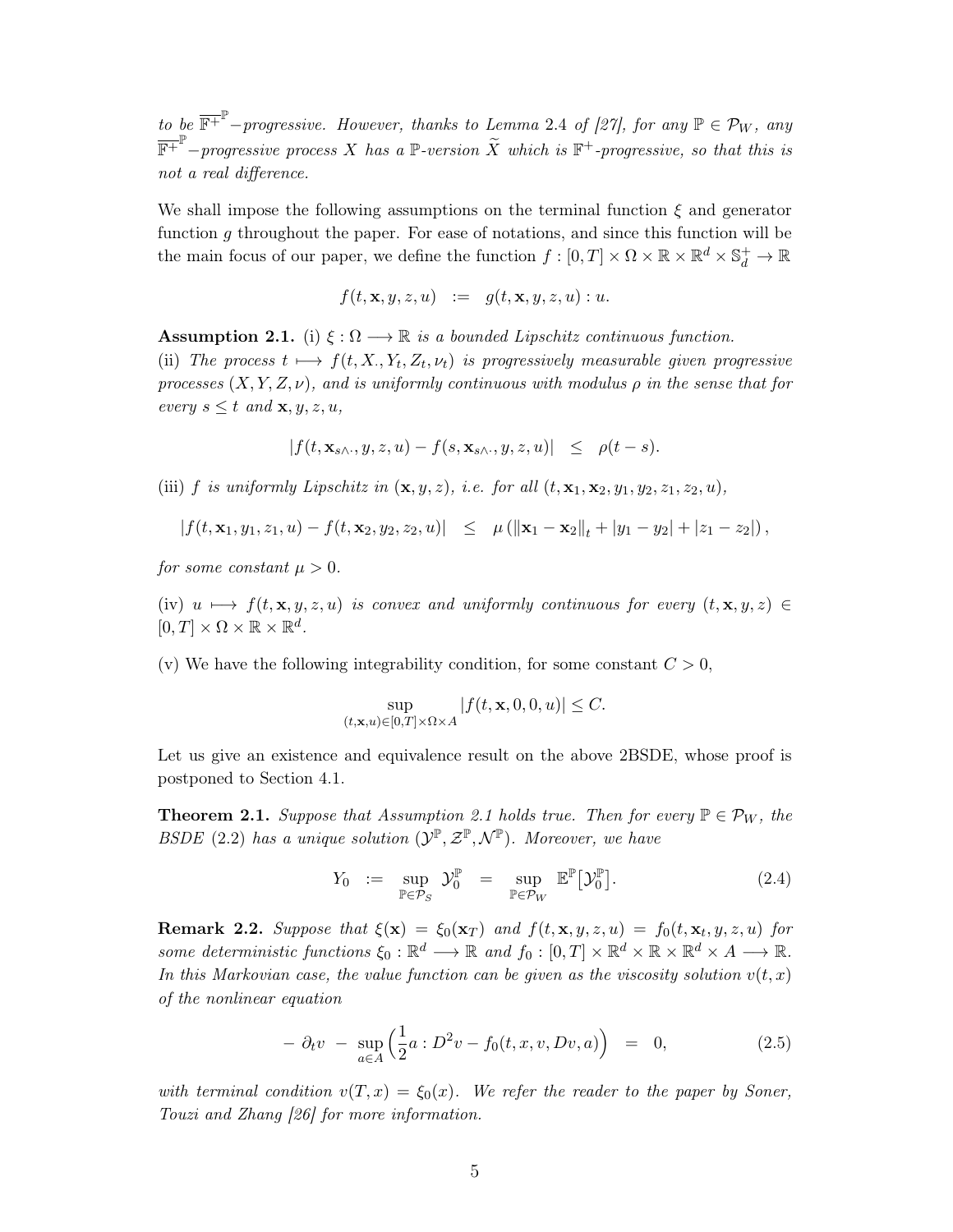#### 2.2 Weak approximation of 2BSDEs

Under every probability measure  $\mathbb{P} \in \mathcal{P}_S$ , the canonical process B is a continuous martingale, which drives the BSDE (2.2). When this martingale is approximated "weakly" by a sequence of martingales, it follows by the robustness property for BSDEs proved by Briand, Delyon and Mémin [7], that the corresponding solutions of the BSDEs driven by the approximating martingales converge to  $\mathcal{Y}^{\mathbb{P}}$  (see their Theorem 12). In the context of  $2BSDEs$   $(2.3)$ , the solution is given as the supremum of the family of solutions to BSDEs driven by the family of martingales  $(B|_{\mathbb{P}})_{\mathbb{P}\in\mathcal{P}_S}$ . Therefore, it is natural, in order to obtain weak approximation properties, to consider a sequence of families of BS-DEs driven by approximating martingales. In particular, we shall consider a family of discrete time martingales, motivated by its application in the numerical approximation described in Section 3.

For every  $n \geq 1$ , we denote by  $\Delta_n = (t_k^n)_{0 \leq k \leq n}$  a discretization of  $[0,T]$ , such that  $0 = t_0^n < t_1^n < \cdots < t_n^n = T$ . Let  $|\Delta_n| := \sup_{1 \leq k \leq n} (t_k^n - t_{k-1}^n)$ , and we suppose that  $|\Delta_n| \longrightarrow 0$  as  $n \longrightarrow \infty$ . For ease of presentation, we shall simplify the notation of the time step size  $\Delta t_k^n := t_k^n - t_{k-1}^n$  into  $\Delta t$  when there is no ambiguity. Similarly, we suppress the dependence in  $n$  of  $t^n_k$  and write instead  $t_k.$ 

For every  $n \geq 1$ , let  $(\Omega^n, \mathcal{F}^n, \mathbb{P}^n)$  be a probability space containing *n* independent random variables  $(U_k)_{1 \leq k \leq n}$ . Moreover, we consider a family of functions  $(H_k^n)_{1 \leq k \leq n, n \geq 1}$ such that every  $H_k^n : A \times [0,1] \longrightarrow \mathbb{R}^d$  is continuous in a and for some  $\delta > 0$ , we have for any  $a$ 

$$
\mathbb{E}\left[H_k^n(a, U_k)\right] = 0, \text{ Var}\left(H_k^n(a, U_k)\right) = a\Delta t, \ \mathbb{E}\left[|H_k^n(a, U_k)|^{2+\delta}\right] \le C\Delta t^{1+\frac{\delta}{2}},\tag{2.6}
$$

where it is understood that the expectation is taken under  $\mathbb{P}^n$ .

Define the filtration  $\mathbb{F}^n := (\mathcal{F}_{t_k}^n)_{1 \leq k \leq n}$ , with  $\mathcal{F}_{t_k}^n := \sigma(U_1, \cdots, U_k)$  and denote by  $E_n$ the collection of all  $\mathbb{F}^n$ -predictable A-valued processes  $e = (a_{t_1}^e, \dots, a_{t_n}^e)$ . Then for every  $e \in E_n$ ,  $M^e$  is defined by

$$
M_{t_k}^e := \sum_{i \le k} H_i^n(a_{t_i}^e, U_i). \tag{2.7}
$$

**Remark 2.3.** An easy example is when  $U_k$  is a Gaussian random vector (d-dimension) with distribution  $N(0, I_d)$  and  $H_k^n(a, u) := au\Delta t$ . More examples which induce several different numerical schemes will be given later in Section 3.

By abuse of notation, we define a continuous time filtration  $\mathbb{F}^n = (\mathcal{F}_t^n)_{0 \le t \le T}$ , with  $\mathcal{F}_t^n := \mathcal{F}_{t_k}^n$ ,  $\forall t \in [t_k, t_{k+1})$  and a continuous time martingales  $M_t^e := M_{t_k}^e$ , for all  $t \in [t_k, t_{k+1}]$  on  $(\Omega^n, \mathcal{F}^n, \mathbb{P}^n)$ . We next consider the completed filtration under  $\mathbb{P}^n$ , denoted by  $\mathbb{G}^n := \overline{\mathbb{F}^n}^{\mathbb{P}^n}$ . Clearly,  $\mathbb{G}^n$  is right-continuous and complete under  $\mathbb{P}^n$ , and  $M^e$  is a right-continuous, piecewise constant in time,  $\mathbb{G}^n$ -martingale for every  $e \in E_n$ . We notice that the predictable quadratic variation of  $M^e$  is given by

$$
\langle M^e \rangle_{t_k} = \sum_{i \le k} \Delta \langle M^e \rangle_{t_k} = \sum_{i \le k} a_i^e \Delta t_i.
$$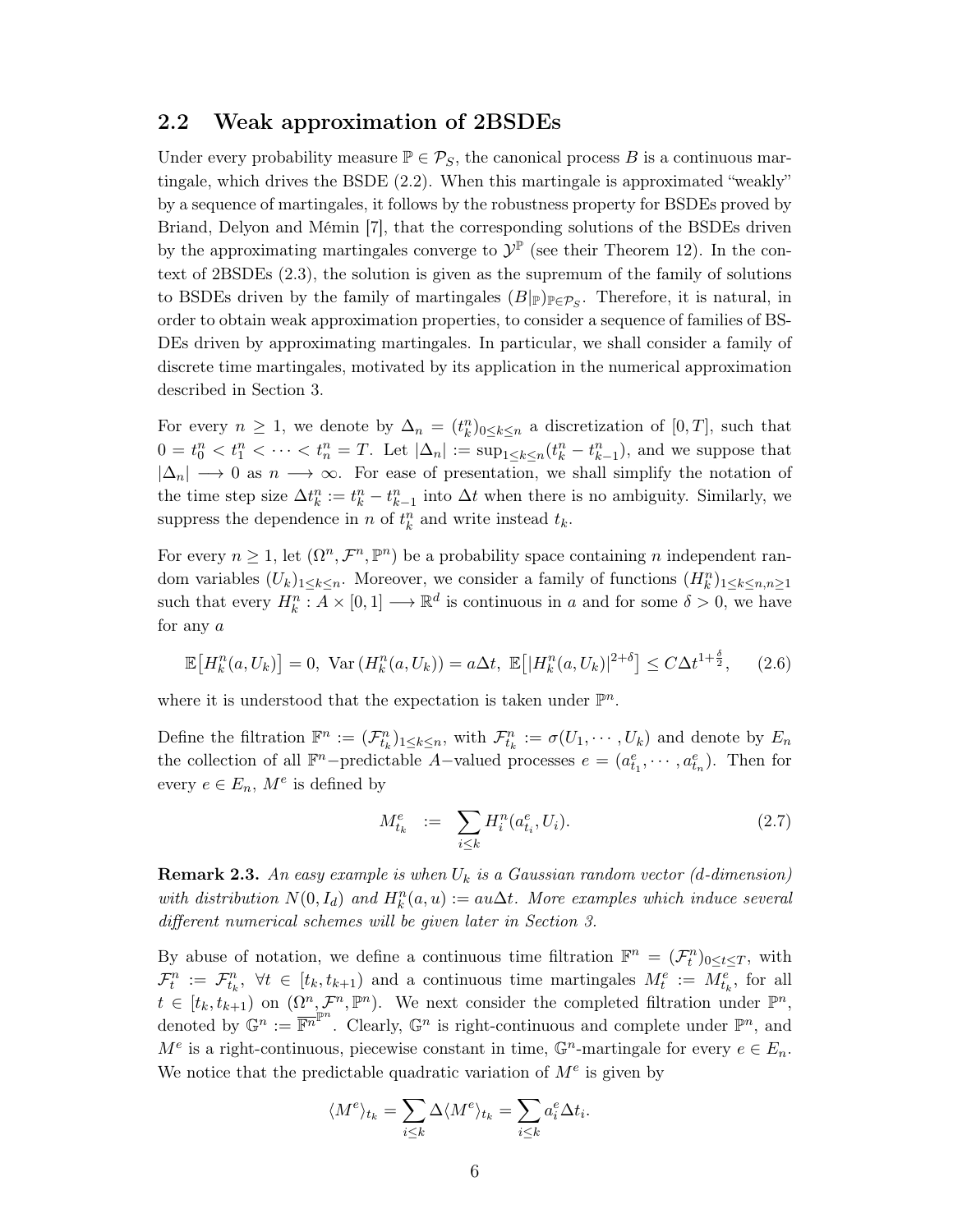For every  $n \geq 1$ , with the time discretization  $\Delta_n$ , we introduce the truncated generator  $f_n(t, \mathbf{x}, y, z, a) := g_n(t, \mathbf{x}, y, z, a) : a$  where

$$
g_n(t, \mathbf{x}, y, z, a) := g(t_k, \mathbf{x}, y, z, a), \text{ whenever } t \in [t_k, t_{k+1})
$$

Then for every  $e \in E_n$  and  $n \geq 1$ , we consider the following BSDE

$$
\mathcal{Y}_t^e = \xi(\widehat{M}_\cdot^e) - \int_t^T g_n(s, \widehat{M}_\cdot^e, \mathcal{Y}_{s^-}^e, \mathcal{Z}_s^e, a_s^e) : d\langle M^e \rangle_s - \int_t^T \mathcal{Z}_s^e \cdot dM_s^e - \mathcal{N}_T^e + \mathcal{N}_t^e, (2.8)
$$

whose solution is a triple of  $\mathbb{G}^n$ -progressive processes  $(\mathcal{Y}^e, \mathcal{Z}^e, \mathcal{N}^e)$  such that  $\mathcal{N}^e$  is a  $\mathbb{G}^n$  – martingale orthogonal to  $M^e$ , and where  $\widehat{M}^e$  denotes the continuous interpolation of  $M^e$  on the interval [0, T]. We then have the following wellposedness result for the BSDE (2.8), which is a direct consequence of Proposition A.1 reported in Section 4.1 and the fact that by taking conditional expectation with respect to  $\mathbb{G}^n$ , the component the solution to  $(2.8)$  is given explicitly by the following scheme:

$$
\begin{cases}\n\mathcal{Y}_{t_{n}}^{e} = \xi(\widehat{M}_{\cdot}^{e}) \\
\mathcal{Y}_{t_{k}}^{e} = \mathbb{E}_{t_{k}}^{n}[\mathcal{Y}_{t_{k+1}}^{e}] - f\left(t_{k}, \widehat{M}_{\cdot}^{e}, \mathcal{Y}_{t_{k}}^{e}, \mathcal{Z}_{t_{k}}^{e}, a_{t_{k}}^{e}\right) \Delta t \\
\mathcal{Z}_{t_{k}}^{e} = \mathbb{E}_{t_{k}}^{n} \left[ \frac{\Delta \mathcal{Y}_{t_{k+1}}^{e} (a_{t_{k}}^{e})^{-1} \Delta M_{k+1}^{e}}{\Delta t} \right] \\
\Delta \mathcal{N}_{t_{k+1}}^{e} = \mathcal{Y}_{t_{k+1}}^{e} - \mathbb{E}_{t_{k}}^{n}[\mathcal{Y}_{t_{k+1}}^{e}] - \mathcal{Z}_{t_{k}}^{e} \cdot \Delta M_{t_{k+1}}^{e},\n\end{cases} (2.9)
$$

where  $\mathbb{E}_{t_k}^n[\cdot]$  represents the conditional expectation w.r.t.  $\mathcal{F}_{t_k}^n$ .

**Lemma 2.1.** Suppose that Assumption 2.1 holds true. Then for every  $n \ge 1$  and  $e \in E_n$ , there is a unique solution  $(\mathcal{Y}^e, \mathcal{Z}^e, \mathcal{N}^e)$  to the BSDE (2.8) such that

$$
\mathbb{E}^{\mathbb{P}^e}\Big[\sup_{0\leq t\leq T}\Big[|\mathcal{Y}_t^e|^2+\int_0^t|(a_s^e)^{1/2}\mathcal{Z}_s^e|^2ds+\langle \mathcal{N}_t^e\rangle\Big]\Big]\leq C,
$$

for some constant C independent of e and n. In particular,  $\mathcal{Y}_0^e$  is a deterministic  $constant.$ 

**Proof.** The existence and uniqueness is immediate by  $(2.9)$ . Moreover, Proposition A.1 gives us the required estimate for  $n \geq n_0$  for some  $n_0$ . Since only a finite number of values for  $n$  remains, the result is immediate by the fact that the solution given in  $(2.9)$  has the required integrability.  $\Box$ 

For every  $n \geq 1$ , denote now

$$
Y_0^n := \sup_{e \in E_n} \mathcal{Y}_0^e. \tag{2.10}
$$

The next assumption is a monotonicity condition for the discretized BSDEs.

**Assumption 2.2.** For every  $e \in E_n$  and  $n \geq 1$ , the backward scheme in (2.9) is monotone, i.e. let  $(\mathcal{Y}^1, \mathcal{Z}^1), (\mathcal{Y}^2, \mathcal{Z}^2)$  be two solutions of (2.9), then

$$
\mathcal{Y}_{t_{k+1}}^1 \leq \mathcal{Y}_{t_{k+1}}^2 \implies \mathcal{Y}_{t_k}^1 \leq \mathcal{Y}_{t_k}^2 \quad \forall k = 0, \cdots, n-1.
$$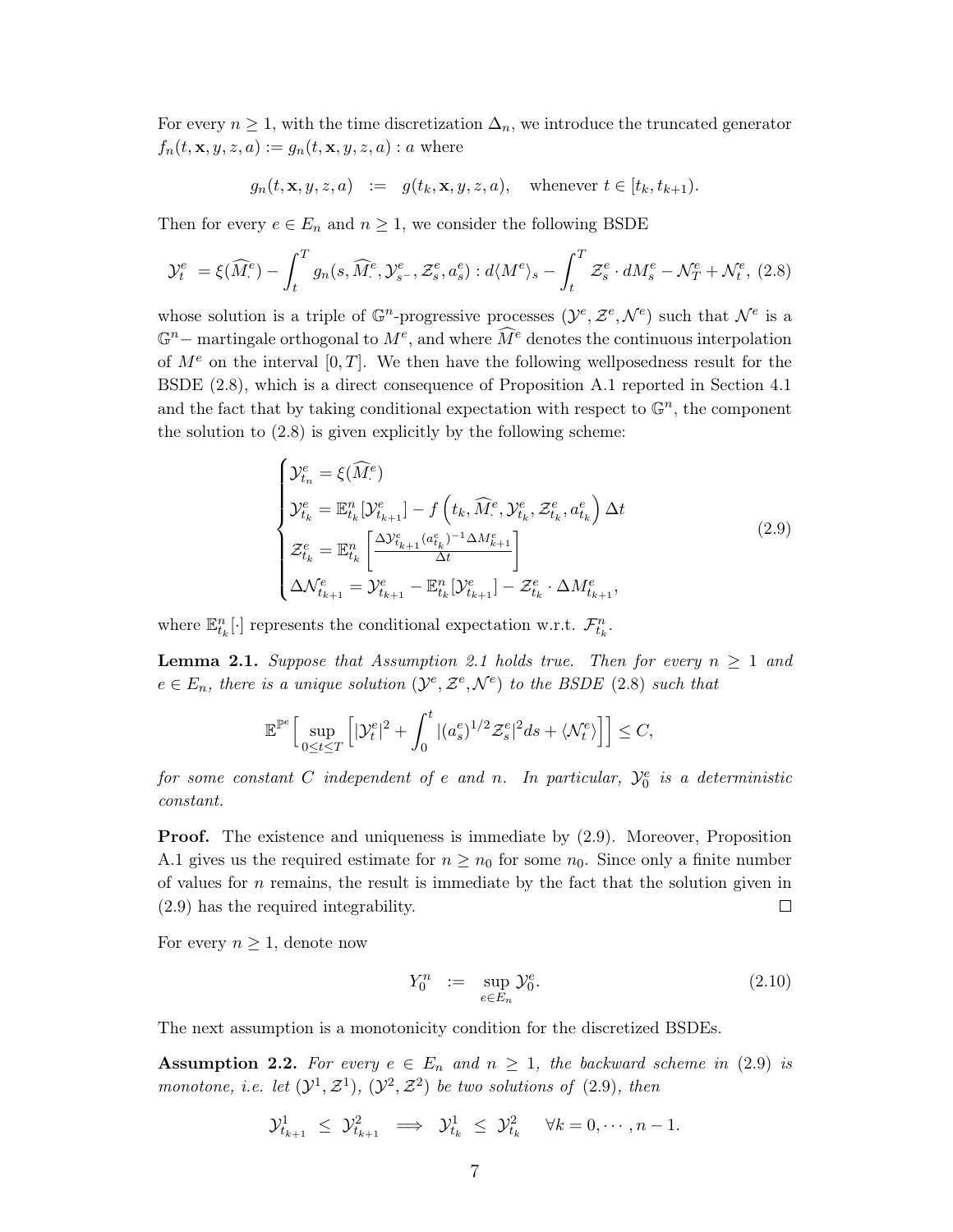We now state our main result.

**Theorem 2.2.** (i) Suppose that Assumption 2.1 holds true. Then

$$
\liminf_{n \to \infty} Y_0^n \geq Y_0.
$$

(ii) Suppose in addition that Assumption 2.2 holds and  $f$  does not depend on  $z$ . Then

$$
\lim_{n \to \infty} Y_0^n = Y_0.
$$

**Remark 2.4.** We are not able to show (ii) when the generator depends on z. This is deeply linked to the fact that there are considerable difficulties to obtain any convergence results for the z part of the solution. Moreover, since we are working under many measures, the canonical process is no longer always a Brownian motion, which prevents us from recovering the strong regularity results of  $[31]$  for instance. We leave this open problem for future research.

In the case where  $f = 0$ , the solution of the 2BSDE is the so called G-expectation of Peng. Then, in particular, the above result generalizes the weak convergence result for  $G$ -expectation in Dolinsky, Nutz and Soner [11]. We shall report its proof later in Section 4.2.

**Remark 2.5.** Let  $(\mathcal{Y}^1, \mathcal{Z}^1)$ ,  $(\mathcal{Y}^2, \mathcal{Z}^2)$  be two solutions of (2.9), we have then clearly

$$
(1 - L_{t_k,y}\Delta t)(\mathcal{Y}_{t_k}^1 - \mathcal{Y}_{t_k}^2) = \mathbb{E}_{t_k}^n \left[ (\mathcal{Y}_{t_{k+1}}^1 - \mathcal{Y}_{t_{k+1}}^2) \left( 1 + L_{t_k,z} \cdot (\alpha_{t_k})^{-1} \Delta M_{t_{k+1}}^e \right) \right], (2.11)
$$

where  $L_{t_k,y}$  (resp.  $L_{t_k,z}$ ) is a R-valued (resp.  $\mathbb{R}^d$ -valued) and  $\mathcal{F}_{t_k}^n$ -measurable random variable bounded by the Lipschitz constant  $L_{f,y}$  (resp.  $L_{f,z}$ ). Then for  $\Delta t$  small enough, the monotonicity condition in Assumption 2.2 holds whenever

$$
L_{f,z}H_k^n(a_{t_k}, U_k)| \leq |a_{t_k}|, \quad \forall 1 \leq k \leq n.
$$

In particular, when f is independent of z, Assumption 2.2 always holds true for  $\Delta t$ small enough.

## 3 Numerical schemes for 2BSDEs

As discussed in Remark 2.2, the solution of the Markovian 2BSDE (2.3) can be given as viscosity solution of a parabolic fully nonlinear PDE, for which a comparison principle holds. Several monotone numerical schemes have been proposed for PDEs in or closed to this form, for example the generalized finite difference scheme of Bonnans, Ottenwaelter and Zidani [5], the semi-Lagrangian scheme of Debrabant and Jakobsen [9], and the probabilistic scheme of Fahim, Touzi and Warin [14], Guo, Zhang and Zhuo [17], where the convergence is ensured by the monotone convergence theorem of Barles and Souganidis [1].

Similarly to Tan [30] in the context of non-Markovian control problems, we can interpret these schemes as a system of controlled Markov chains. Using these controlled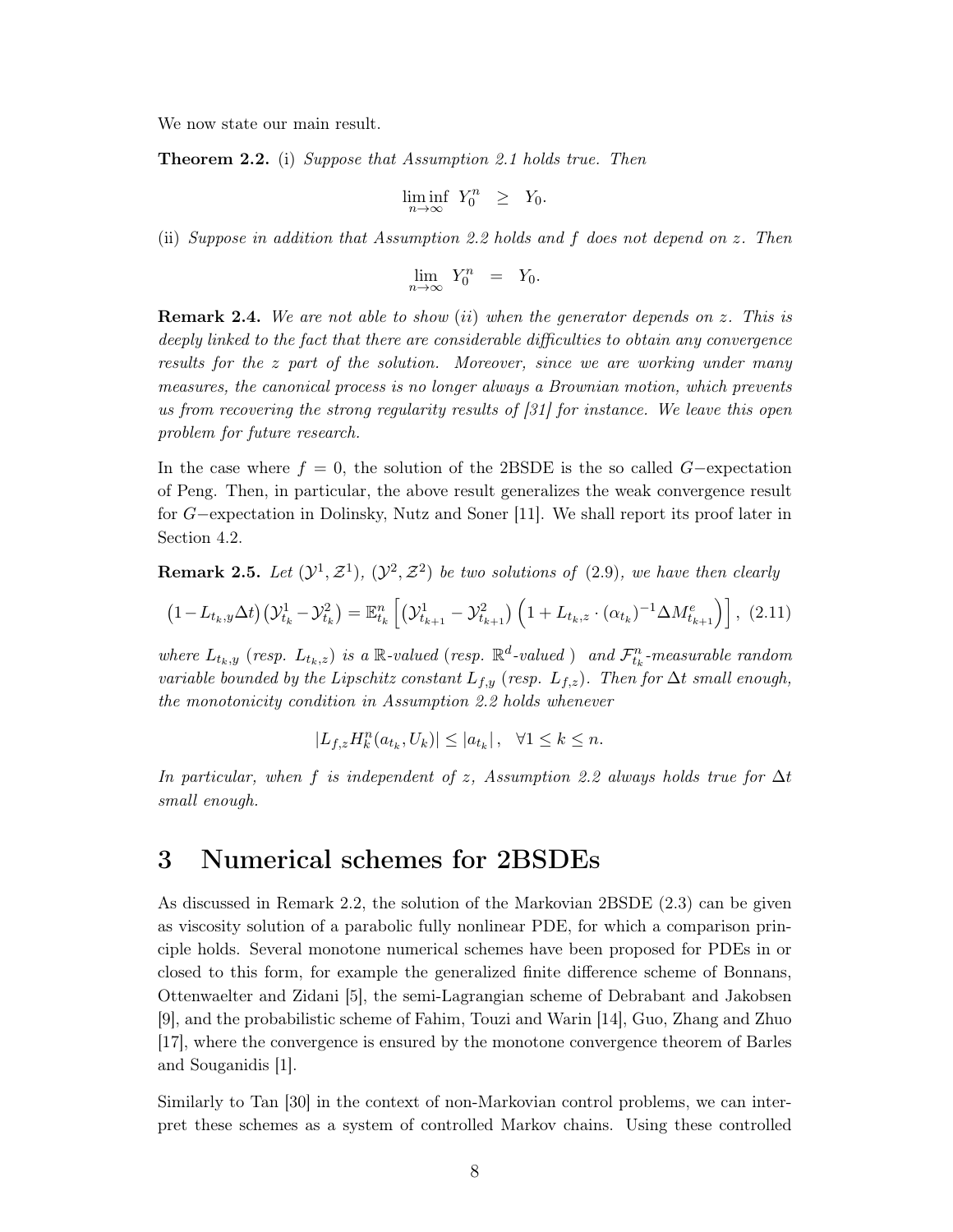Markov chains as the families of driving martingale  $(M^e)_{e \in E_n}$  in (2.8), Theorem 2.2 also justifies the convergence of the corresponding numerical schemes. Moreover, it permits to extend these numerical schemes to the non-Markovian case. The aim of this section is to present a general abstract numerical scheme for 2BSDEs, which we then specialize in two particular examples. In particular, these schemes are coherent with the numerical methods proposed and tested in the previous literature, for which we can refer to  $[14]$ ,  $[29]$ ,  $[17]$ , etc. We nonetheless start by studying the solution to the discrete-time BSDEs.

#### 3.1 An explicit scheme

We notice that for every fixed  $e \in E_n$  and  $n \geq 1$ , the backward iteration in (2.9) is in fact the so called implicit scheme for BSDEs. In practice, we consider also the following explicit scheme

$$
\begin{cases}\n\widetilde{\mathcal{Y}}_{t_{n}}^{e} = \xi(\widehat{M}_{\cdot}^{e}) \\
\widetilde{\mathcal{Y}}_{t_{k}}^{e} = \mathbb{E}_{t_{k}}^{n}[\widetilde{\mathcal{Y}}_{t_{k+1}}^{e}] - f\left(t_{k}, \widehat{M}_{\cdot}^{e}, \mathbb{E}_{t_{k}}^{n}[\widetilde{\mathcal{Y}}_{t_{k+1}}^{e}], \widetilde{\mathcal{Z}}_{t_{k+1}}^{e}, a_{t_{k}}^{e}\right) \Delta t \\
\widetilde{\mathcal{Z}}_{t_{k}}^{e} = \mathbb{E}_{t_{k}}^{n} \left[ \frac{\Delta \mathcal{Y}_{t_{k+1}}^{e}(a_{t_{k}}^{e})^{-1} \Delta M_{k+1}^{e}}{\Delta t} \right].\n\end{cases} (3.1)
$$

Denote

$$
\widetilde{Y}_0^n := \sup_{e \in E_n} \widetilde{\mathcal{Y}}_0^e. \tag{3.2}
$$

The following Lemma shows that the implicit and explicit schemes only differ by an amount proportional to  $\Delta_n$ .

**Lemma 3.1.** There is a constant C independent of  $n \geq 1$  such that

$$
|Y_0^n - \tilde{Y}_0^n| \leq C|\Delta_n|.
$$

**Proof.** It is enough to prove that there is some constant  $C > 0$  independent of  $n \ge 1$ and  $e \in E_n$  such that

$$
|\mathcal{Y}_0^e - \mathcal{Y}_0^e| \leq C|\Delta_n|.
$$

First, by  $(2.9)$  and  $(3.1)$  and the Lipschitz property of the generator f, it is clear that for every  $0 \le k \le n-1$ , there are bounded  $\mathcal{G}_{t_k}^n$ -random variables  $\alpha_k$  and  $\beta_k$  such that

$$
\begin{split} (\mathcal{Y}_{t_k}^e - \widetilde{\mathcal{Y}}_{t_k}^e) &= \mathbb{E}_{t_k}^n [\mathcal{Y}_{t_{k+1}}^e - \widetilde{\mathcal{Y}}_{t_{k+1}}^e] + \alpha_k (\mathcal{Y}_k^e - \mathbb{E}_{t_k}^n [\widetilde{\mathcal{Y}}_{t_{k+1}}^e]) + \beta_k \cdot (\mathcal{Z}_{t_{k+1}}^e - \widetilde{\mathcal{Z}}_{t_{k+1}}^e) \\ &= (1 + \alpha_k \Delta t) \mathbb{E}_{t_k}^n \Big[ (\mathcal{Y}_{t_{k+1}}^e - \widetilde{\mathcal{Y}}_{t_{k+1}}^e) \big( 1 + (1 + \alpha_k \Delta t)^{-1} \beta_k \cdot \Delta M_{k+1} \big) \Big] \\ &+ f(t_k, \widehat{M}_{\cdot}^e, \mathcal{Y}_{t_k}^e, \mathcal{Z}_{t_{k+1}}^e, a_{t_k}^e) \Delta t^2. \end{split}
$$

Then using Young inequality  $(a+b)^2 \leq (1+\gamma h)a^2 + (1+\frac{1}{\gamma h})b^2$  and Cauchy-Schwartz inequality, we get for some constant  $C$  independent of  $e$  and  $k$ ,

$$
(\mathcal{Y}_{t_k}^e - \widetilde{\mathcal{Y}}_{t_k}^e)^2 \le (1 + \gamma \Delta t)(1 + C\Delta t) \mathbb{E}_{t_k}^n [(\mathcal{Y}_{t_{k+1}}^e - \widetilde{\mathcal{Y}}_{t_{k+1}}^e)^2] + Cf^2(t_k, \widehat{M}_{\cdot}^e, \mathcal{Y}_{t_k}^e, \mathcal{Z}_{t_{k+1}}^e, a_{t_k}^e) \Delta t^2.
$$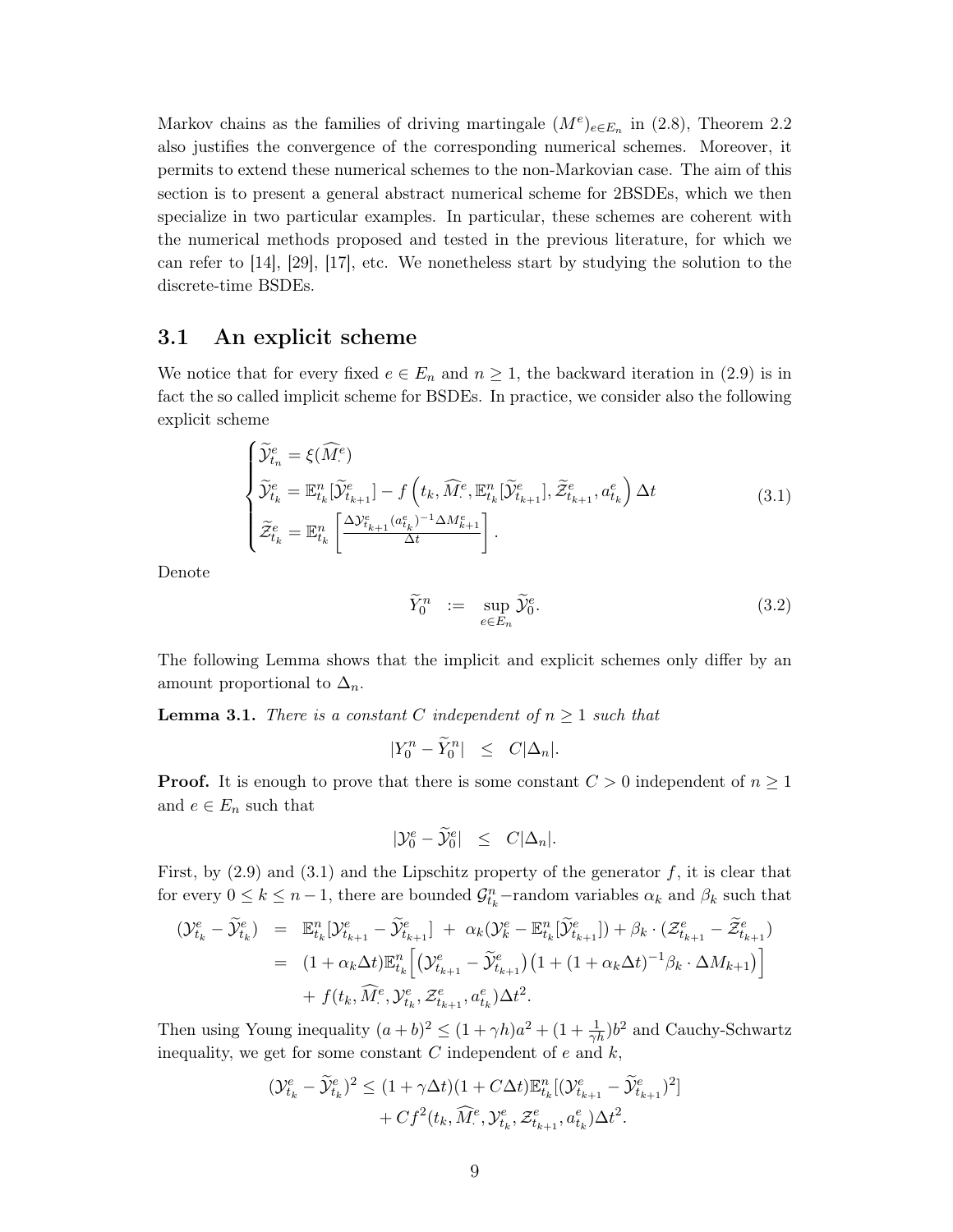Taking expectations en each side and using the Lipschitz property of  $f$ , we get

$$
\mathbb{E}^n_0 \left[ \left( \mathcal{Y}^e_{t_k} - \widetilde{\mathcal{Y}}^e_{t_k} \right)^2 \right] \leq \mathbb{E}^n_0 \left[ \left( 1 + C \Delta t \right) \left( \mathcal{Y}^e_{t_{k+1}} - \widetilde{\mathcal{Y}}^e_{t_{k+1}} \right)^2 \right] + C \Delta t^2 \mathbb{E}^n_0 \left[ |\widehat{M}^e|^2 + |\mathcal{Y}^e|^2 + |\mathcal{Z}^e|^2 \right]
$$

Finally, it is enough to conclude using Gronwall Lemma together with the estimates given by Lemma 2.1.  $\Box$ 

For every  $n \geq 1$ , we can reformulate the problem (2.10) for  $Y_0^n$  and (3.2) for  $\widetilde{Y}_0^n$  as a numerical scheme defined on

$$
\Lambda^n := \bigcup_{0 \le k \le n} \{t_k\} \times \mathbb{R}^{d \times (k+1)}.
$$

For every  $n \geq 1$ ,  $(t_k, \mathbf{x}) \in \Lambda^n$  and  $a \in A$ , we define  $M^{t_k, \mathbf{x}, a} \in \mathbb{R}^{d \times (k+2)}$  by

$$
\begin{cases} M_{t_i}^{t_k, \mathbf{x}, a} := \mathbf{x}_i \text{ for every } i \leq k \\ M_{t_{k+1}}^{t_k, \mathbf{x}, a} := M_{t_k}^{t_k, \mathbf{x}, a} + H_{k+1}^n(a, U_{k+1}). \end{cases}
$$

We then define  $u^n : \Lambda_n \longrightarrow \mathbb{R}$  and  $\tilde{u}^n : \Lambda_n \longrightarrow \mathbb{R}$  by the following backward iterations. The terminal conditions are given by

$$
u^{n}(t_{n}, \mathbf{x}) \quad := \quad \tilde{u}^{n}(t_{n}, \mathbf{x}) \quad := \quad \xi(\hat{\mathbf{x}}), \quad \forall \mathbf{x} \in \mathbb{R}^{d \times (n+1)},
$$

and the backward iteration for  $u^n$  and  $\tilde{u}^n$  are given by, for all  $\mathbf{x} \in \mathbb{R}^{d \times (k+1)}$ ,

$$
\begin{cases}\nu^n(t_k, \mathbf{x}) = \sup_{a \in A} u^n_a(t_k, \mathbf{x}), \\
u^n_a(t_k, \mathbf{x}) = \mathbb{E}[u(t_{k+1}, M^{t_k, \mathbf{x}, a})] - f(t_k, \hat{\mathbf{x}}, u^n_a(t_k, \mathbf{x}), Du^n_a(t_k, \mathbf{x}), a) \Delta t, \\
Du^n_a(t_k, \mathbf{x}) := \mathbb{E}\left[\frac{u(t_{k+1}, M^{t_k, \mathbf{x}, a})a^{-1} \Delta M^{t_k, \mathbf{x}, a}_{k+1}}{\Delta t}\right].\n\end{cases} \tag{3.3}
$$

and

$$
\begin{cases}\n\tilde{u}^{n}(t_{k}, \mathbf{x}) = \sup_{a \in A} \Big( \tilde{u}_{a}^{n}(t_{k}, \mathbf{x}) - f(t_{k}, \hat{\mathbf{x}}, \tilde{u}_{a}^{n}(t_{k}, \mathbf{x}), D\tilde{u}_{a}^{n}(t_{k}, \mathbf{x}), a) \Delta t \Big), \\
\tilde{u}_{a}^{n}(t_{k}, \mathbf{x}) := \mathbb{E}[\tilde{u}(t_{k+1}, M^{t_{k}, \mathbf{x}, a})], \\
D\tilde{u}_{a}^{n}(t_{k}, \mathbf{x}) := \mathbb{E}\left[ \frac{\tilde{u}(t_{k+1}, M^{t_{k}, \mathbf{x}, a})a^{-1} \Delta M_{k+1}^{t_{k}, \mathbf{x}, a}}{\Delta t} \right].\n\end{cases} (3.4)
$$

We have the following dynamic programming result

**Proposition 3.1.** Let Assumption 2.2 hold true, then

$$
\tilde{u}^n(0,0) = \tilde{Y}_0^n \quad and \quad u^n(0,0) = Y_0^n.
$$

**Proof.** It is in fact a standard result from the dynamic programming principle, see e.g. Bertsekas and Shreve [2] for a detailed presentation on this subject. We also notice that the arguments are almost the same in Theorem 3.4 of Tan [30] for a similar problem.  $\Box$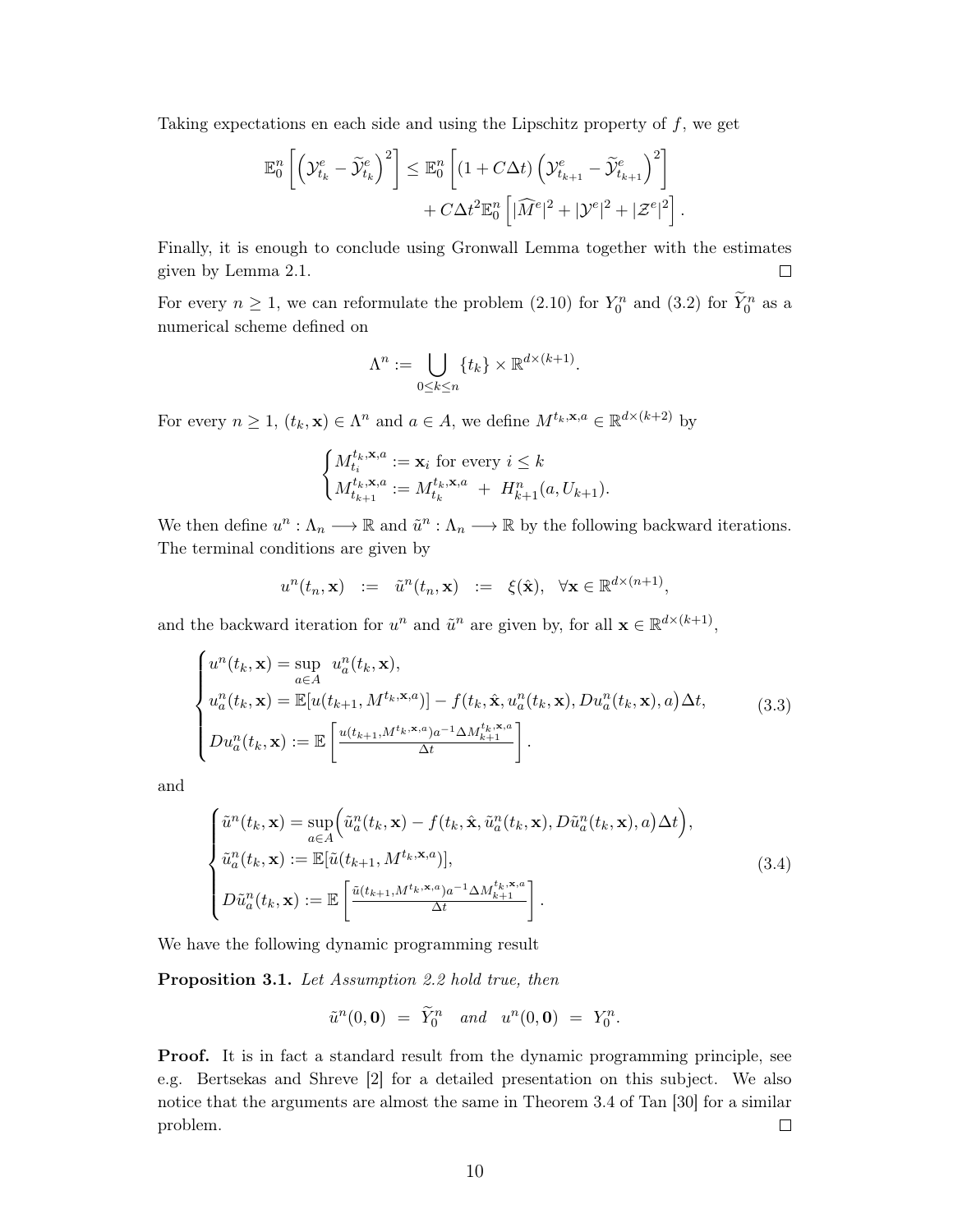#### $3.2$ Concrete numerical schemes of 2BSDE

By constructing the driving martingales  $(M^e)_{e \in E_n}$  as a family of controlled Markov chain, we can also compute the solution of  $(2.10)$  using a backward iteration, under some monotonicity conditions. In particular, it can be considered as a numerical scheme for the 2BSDE (2.3). For particular choices of functions  $(H_k^n)_{1 \leq k \leq n,n \geq 1}$ , we may obtain some numerical schemes, including a finite difference scheme and a probabilistic scheme.

#### Finite difference scheme  $3.2.1$

Let us stay in the one-dimensional case  $d = 1$  for notational simplicity, where  $\Delta x \in \mathbb{R}$ is the parameter of the space discretization. Denote  $p_a := a\Delta t/\Delta x^2$ , suppose that  $p_a \leq 1/2$  for all  $a \in A$ . Clearly, for every  $n \geq 1$  and space discretization  $\Delta x$ , we can construct a function  $H^n: A \times [0,1] \longrightarrow \{-\Delta x, 0, \Delta x\}$  such that, for any uniformly distributed random variable U

$$
\mathbb{P}^n\big[H^n(a, U) = \Delta x\big] = \mathbb{P}^n\big[H^n(a, U) = -\Delta x\big] = p_a \text{ and } \mathbb{P}^n\big[H^n(a, U) = 0\big] = 1 - 2p_a.
$$

Let  $H_k^n := H^n$ , and denote  $\mathbf{x}^{k,\pm} := (x_0, \dots, x_k, x_k \pm \Delta x)$  and  $\mathbf{x}^{k,0} = (x_0, \dots, x_k, x_k)$ for every  $\mathbf{x} = (x_0, \dots, x_k)$ . Then it follows by a direct computation that the numerical iteration in  $(3.4)$  turns to be

$$
\tilde{u}(t_k, \mathbf{x}) := \tilde{u}(t_{k+1}, \mathbf{x}^{k,0}) + \sup_{a \in A} \left\{ \frac{1}{2} a \ D^2 \tilde{u} - f(\cdot, \tilde{u}_a, D\tilde{u}, a)(t_k, \mathbf{x}) \right\}.
$$
\n(3.5)

where  $\tilde{u}_a(t_k, \mathbf{x}) = \tilde{u}(t_{k+1}, \mathbf{x}^{k,0}) + \frac{1}{2} a \Delta t D^2 \tilde{u}(t_k, \mathbf{x})$ , with

$$
D^2\tilde{u}(t_k, \mathbf{x}) = \frac{\tilde{u}(t_{k+1}, \mathbf{x}^{k,+}) - 2\tilde{u}(t_{k+1}, \mathbf{x}) + \tilde{u}(t_{k+1}, \mathbf{x}^{k,-})}{\Delta x^2},
$$

and

$$
D\tilde{u}(t_k, \mathbf{x}) = \frac{\tilde{u}(t_{k+1}, \mathbf{x}^{k,+}) - \tilde{u}(t_{k+1}, \mathbf{x}^{k,-})}{2\Delta x}
$$

**Remark 3.1.** (i) For the above choice of  $(H_k^n)_{1 \leq k \leq n}$ , Assumption 2.2 holds true whenever  $\Delta x \leq L_{f,z}$ .

(ii) To ensure that  $p_a := a\Delta t/\Delta x^2 \leq 1/2$ , we should choose  $\Delta x \sim \sqrt{\Delta t}$ . Moreover, the family of functions  $(H_k^n)_{0 \leq k \leq n}$  associated with the finite difference scheme satisfies the condition  $(2.6)$ .

(iii) In the high dimensional case  $d > 1$ , the construction of finite difference scheme will be harder in general. We refer to Kushner and Dupuis [21] in the case where all  $a \in A$  are diagonal dominant, and also to Bonnans Bonnans, Ottenwaelter and Zidani  $\left[5\right]$  in general cases.

#### $3.2.2$ Probabilistic scheme

For parabolic nonlinear PDEs including (2.5), Fahim, Touzi and Warin [14] proposed a probabilistic scheme, which was reinterpreted and generalized in a non-Markovian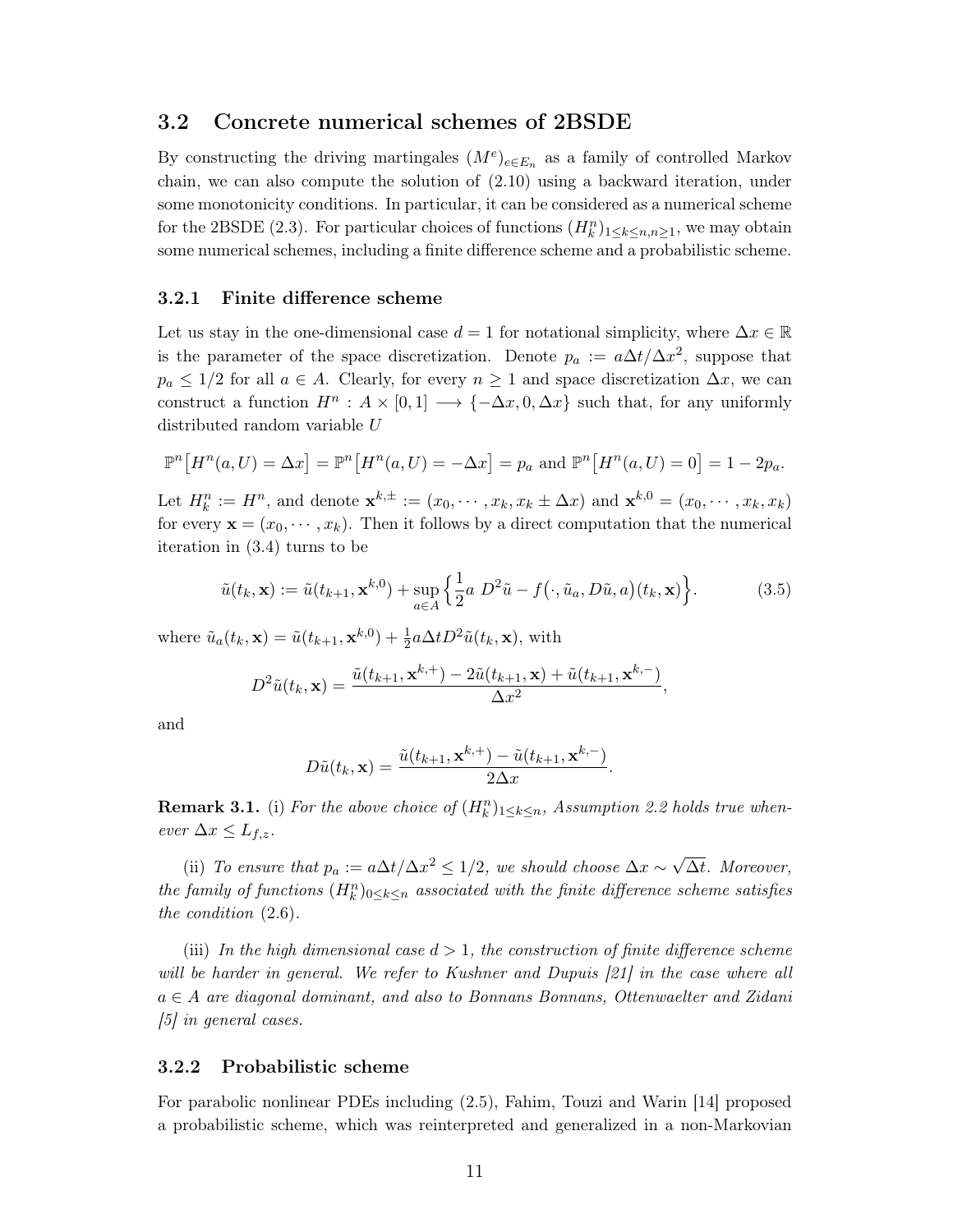stochastic control context in Tan [30]. We can easily adapt this probabilistic scheme in our context.

Let  $a_0 \in \mathbb{S}_d^+$  be a fixed constant, denote  $\sigma_0 = a_0^{1/2}$ . Suppose that for all  $a \in A$ ,

$$
a \ge a_0
$$
 and  $1 - \frac{1}{2}(a - a_0)a_0^{-1} \ge 0$ .

For every  $n \geq 1$ , denote  $\rho_n : A \times \mathbb{R}^d \longrightarrow \mathbb{R}$  by

$$
\rho_n(a,x) := \frac{1}{(2\pi\Delta t)^{d/2} |\sigma_0|^{1/2}} \exp\left(-\frac{1}{2}\Delta x^{-1} x^T a_0^{-1} x\right) \eta_n(a,x),\tag{3.6}
$$

with

$$
\eta_n(a,x) := \left(1 - \frac{1}{2}a \cdot a_0^{-1} + \frac{1}{2}\Delta t^{-1}a \cdot a_0^{-1}xx^T(a_0^T)^{-1}\right).
$$

It is easy to verify that  $x \mapsto \rho_n(a, x)$  is a probability density function for every  $a \in A$ . Then following Tan [30], we can construct  $H<sup>n</sup>(a, x)$  which is continuous in a and such that  $H^n(a, U)$  is a random variable of density function  $\rho_n(a, x)$  whenever  $U \sim \mathcal{U}[0, 1]$ .

To make Assumption 2.2 hold true, we suppose in addition that  $f$  is independent of  $z$ (see Remark 2.5). Define then the family of functions  $(H_k^n)_{1 \leq k \leq n}$  by  $H_k^n = H^n$ . We can then rewrite  $\tilde{u}_a^n$  in (3.4) by the following: let  $\Delta W \sim N(0, \Delta t I_d)$ ,

$$
\tilde{u}_a^n(t_k, \mathbf{x}) = \mathbb{E}\big[\tilde{u}(t_{k+1}, (\mathbf{x}, x_k + H^n(a, U)))\big]
$$
\n
$$
= \mathbb{E}\big[\tilde{u}(t_{k+1}, (\mathbf{x}, x_k + a_0 \Delta W)) \eta_n(a, a_0 \Delta W)\big]
$$
\n
$$
= \mathbb{E}\big[\tilde{u}(t_{k+1}, (\mathbf{x}, x_k + a_0 \Delta W))\big]
$$
\n
$$
+ \frac{1}{2}\Delta t a \cdot \mathbb{E}\big[\tilde{u}(t_{k+1}, (\mathbf{x}, x_k + a_0 \Delta W))(\sigma_0^T)^{-1} \frac{\Delta W_{k+1} \Delta W_{k+1}^T - \Delta t I_d}{\Delta t^2} \sigma_0^{-1}\big].
$$

Therefore, the explicit numerical scheme  $(3.4)$  can be rewritten in the following way: in a probability space  $(\Omega^0, \mathcal{F}^0, \mathbb{P}^0)$ , let  $X^0 := (a_0W_{t_0}, \cdots, a_0W_{t_n}) \in \mathbb{R}^{d \times (n+1)}$ , where W is a standard d-dimensional Brownian motion. Let  $\hat{X}$  denote continuous time process obtained by linear interpolation of the discrete time process  $X^0$ . The terminal condition is given by  $\widetilde{Y}_{t_n} = \xi(\widehat{X})$ , and the backward iteration:

$$
\widetilde{Y}_{t_k} := \mathbb{E}_{t_k}[\widetilde{Y}_{t_{k+1}}] + \Delta t G\left(t_k, \widehat{X}^0, \mathbb{E}_{t_k}[\widetilde{Y}_{k+1}], \Gamma_{t_k}\right),\tag{3.7}
$$

with

$$
\Gamma_{t_k} := \mathbb{E}_{t_k} \left[ \widetilde{Y}_{t_{k+1}}(\sigma_0^T)^{-1} \frac{\Delta W_{k+1} \Delta W_{k+1}^T - \Delta t I_d}{\Delta t^2} \sigma_0^{-1} \right],
$$

and

$$
G(t, \mathbf{x}, y, \gamma) := \sup_{a \in U} \left( f(t, \mathbf{x}, y + \frac{1}{2}a \cdot \gamma \Delta t, a) + \frac{1}{2}a \cdot \gamma \right)
$$

Notice that the above scheme is closely related to the scheme proposed by Fahim, Touzi and Warin [14] for nonlinear PDEs.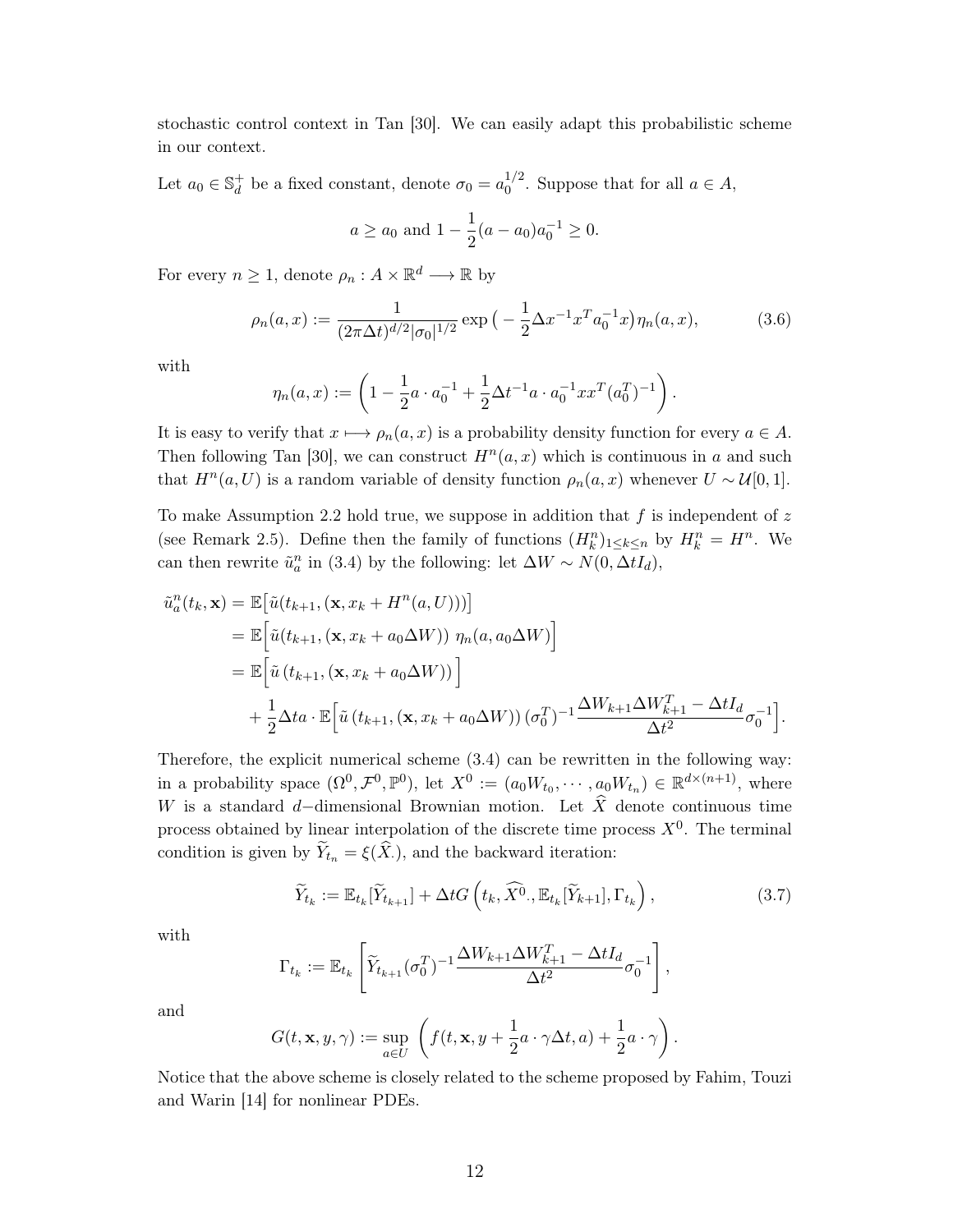#### 3.3 Numerical examples

We provide here some numerical tests on the schemes proposed in Section 3.2. Let  $d=1$ for simplicity, we shall consider two different equations with the following generators  $f_1$  and  $f_2$ :

$$
f_1(t, x, y, z, a) := \inf_{r \in K} \{rya\}, \text{ for some compact set } K \subset \mathbb{R}, \tag{3.8}
$$

$$
f_2(t, x, y, z, a) := \frac{1}{2} \left( \left( \sqrt{a} z + b / \sqrt{a} \right)^{-} \right)^2 - zb - \frac{1}{2} b^2 / a, \tag{3.9}
$$

and the terminal condition is given by

$$
\xi(\mathbf{x}) \ := \ K_1 + \left( \int_0^T \mathbf{x}_t dt - K_1 \right)^+ - \left( \int_0^T \mathbf{x}_t dt - K_2 \right)^+, \tag{3.10}
$$

for some constant  $K_1 \leq K_2$ .

We would like to point out to the reader that the first example of 2BSDE with generator  $(3.8)$  is motivated by a differential game type of problem

$$
\sup_{a\in A} \inf_{r\in K} \mathbb{E}\left[\exp\left(\int_0^T r_s a_s ds\right) \xi(X_\cdot^a)\right],
$$

while the second example with generator  $(3.9)$  is taken from the robust utility maximization problem studied by Matoussi, Possamaï and Zhou [23] (see the generator in their Theorem 4.1, when the set  $A_a$  is chosen to be  $[0, +\infty)$ ). We also insist on the fact that the generator  $f_2$  depends on the z variable and is of quadratic growth, so that our general convergence result does not apply in this setting. Nonetheless, as shown by the numerical results below, our numerical schemes still converge in this case, leading us to the natural conjecture that convergence also holds in this more general setting.

Moreover, with the above terminal condition (3.10), by adding the variable  $M$ .  $\int_0^{\cdot} \mathbf{x}_t dt$  in the diffusion system, we can also characterize the solution of the 2BSDE by the following degenerate PDE on  $v:(t_1,x,m)\in[0,T]\times\mathbb{R}^2\longrightarrow\mathbb{R}$ :

$$
\partial_t + x \partial_m v + \sup_{a \in A} \left( \frac{1}{2} a \partial_{xx}^2 v + f(t, x, v, \partial_x v, a) \right) = 0, \tag{3.11}
$$

with terminal condition  $v(T, x, m) := K_1 + (m - K_1)^+ - (m - K_2)^+$ .

For each of the two 2BSDEs, we implemented the finite difference scheme given by  $(3.5)$  and the probabilistic scheme  $(3.7)$ . As a comparison, we also implemented PDE  $(3.11)$  with a splitting finite difference scheme, that is to split it into two PDEs:

$$
\partial_t + x\partial_m v = 0
$$
 and  $\partial_t + \sup_{a \in A} \left( \frac{1}{2} a \partial_{xx}^2 v + f(t, x, v, \partial_x v, a) \right) = 0$ ,

and then to solve the two PDEs sequentially with the classical finite-difference scheme. Since each equation is one-dimensional, the associated classical finite-difference scheme is bound to be a good benchmark for our schemes. We implemented the numerical schemes on a computer with 2.4GHz CPU and 4G memory.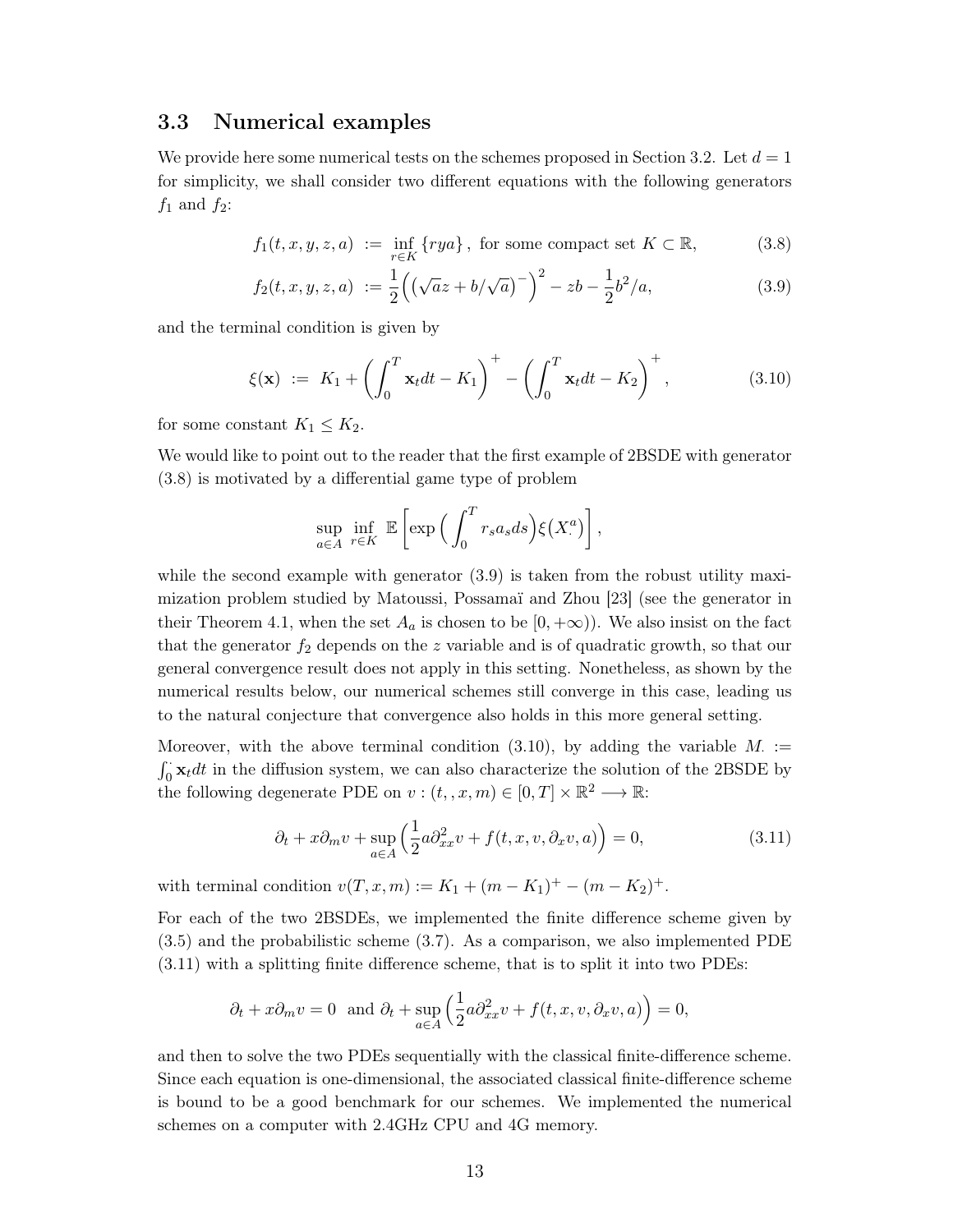In the following two low-dimensional examples, we choose  $X_0 = 0.2$ ,  $K = [-1, 1]$ ,  $K_1 = -0.2$ ,  $K_2 = 0.2$  and  $A = [0.04, 0.09]$ , corresponding to a volatility uncertainty in [0.2, 0.3]. Using difference time-discretization with time step  $\Delta t$ , the numerical solutions of schemes  $(3.5)$  and  $(3.7)$  are quite stable and closed to the PDE numerical results w.r.t. the relative error. In Figs 1 and 2 below, we give the numerical solutions with different time discretization. The line PDE-FD denotes the splitting finite-difference method on the PDE  $(3.11)$ , 2BSDE-FD denotes the finite-difference scheme  $(3.5)$  on the 2BSDE, and 2BSDE-Proba refers to the probabilistic scheme  $(3.7)$  on the 2BSDE. For the probabilistic scheme, we use a simulation-regression to estimate the conditional expectation arising in the backward iteration (3.7). When  $\Delta t = 0.02$ , a single computation takes 1.72 seconds for PDE-FD, 1.92 seconds for 2BSDE-FD, and 103.2 seconds for the 2BSDE-Proba method (using  $2 \times 10^5$  simulations in the simulation-regression method). In this two-dimensional case, it is not surprising that the finite-difference scheme is much less time-consuming comparing to the probabilistic scheme.



Figure 1: The comparison of numerical solutions for 2BSDE with generator (3.8). The faire value should be very closed to 0.146, and the probabilistic scheme seems more volatile comparing to the other schemes.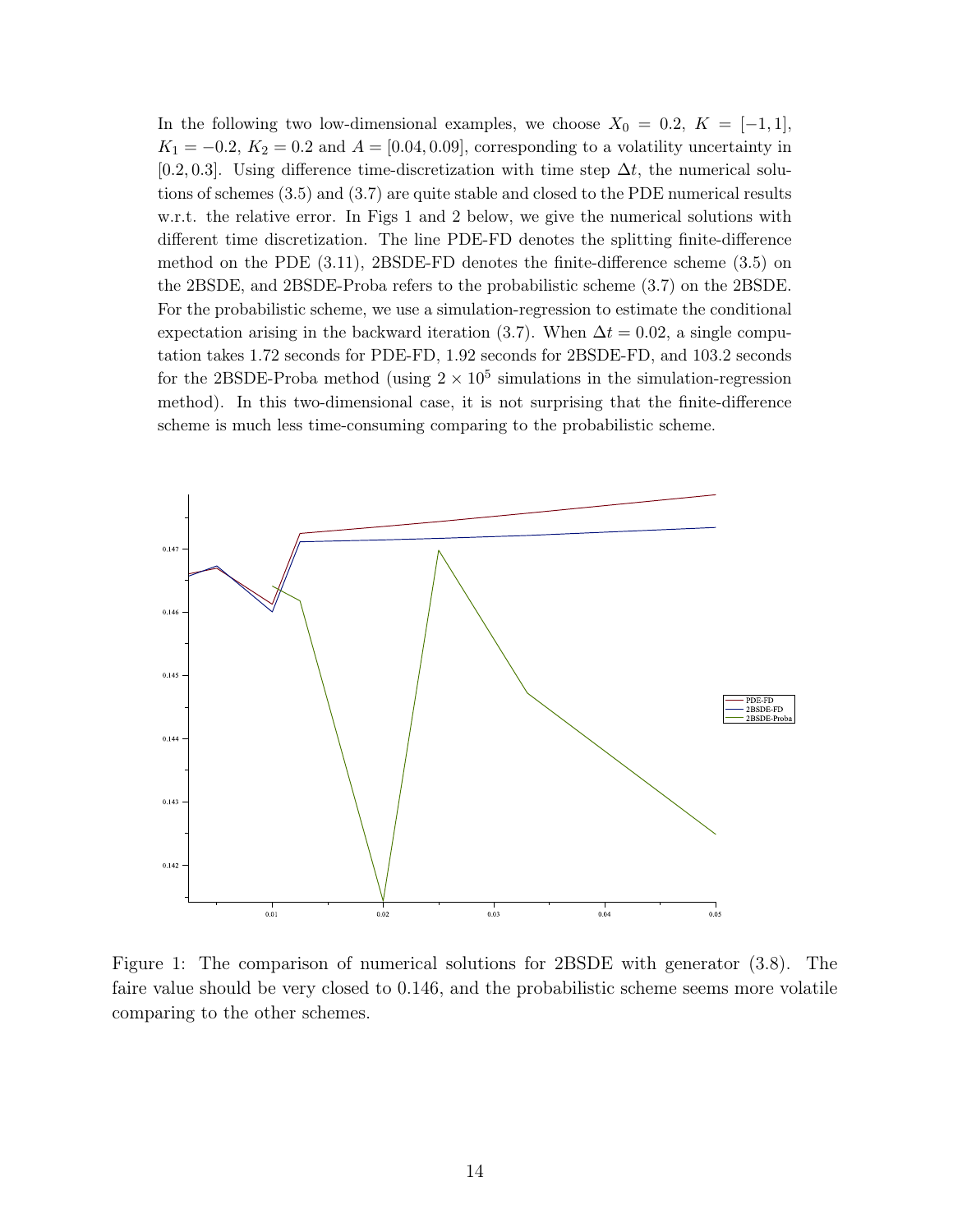

Figure 2: The comparison of numerical solutions for 2BSDE with generator (3.9). The faire value should be closed to 0.129. For finite-difference scheme, when  $\Delta t$  is greater than 0.025, we need to use a coarser space-discretization to ensure the monotonicity (similar to the classical CFL condition), which makes a big difference to the numerical solutions for the case  $\Delta t$  < 0.25. However, the convergence as  $\Delta t \rightarrow 0$  is still obvious.

## Proof of the convergence result  $\overline{4}$

#### 4.1 Proof of Theorem 2.1

(i) The wellposedness of the BSDE  $(2.2)$  is a already proved in Proposition A.1.

(ii) We fix a filtered probability space  $(\Omega^0, \mathcal{F}^0, \mathbb{F}^0, \mathbb{P}^0)$ , where the filtration  $\mathbb{F}^0$  satisfies the usual hypotheses. Let  $\mathcal{P}_h$  denote the collection of all martingale probability measures  $\mathbb{P} \in \mathcal{P}_W$  such that the density process  $\hat{a}$  is piecewise constant, that is to say  $\hat{a}_t =$  $\sum_{k=1}^{n} a_{t_k} 1_{t \in [t_k, t_{k+1})}$ ,  $d\mathbb{P} \times dt$ -a.e., for some time discretization  $0 = t_0 < \cdots < t_n = T$ . Let M be a  $\mathbb{F}^0$ -martingale, whose distribution lies in  $\mathcal{P}_W$ . We can approximate M by a sequence  $\widehat{M}^n$  such that  $\mathbb{P}^0 \circ (\widehat{M}^n)^{-1} \in \mathcal{P}_h$  and

$$
\mathbb{E}^{\mathbb{P}}\left[\int_{0}^{T} |a_{t}^{n}-a_{t}|^{2} dt\right] \underset{n\to+\infty}{\longrightarrow} 0, \text{ and } \mathbb{E}^{\mathbb{P}}\left[\sup_{0\leq t\leq T} \left|\widehat{M}_{t}^{n}-M_{t}\right|^{2}\right] \underset{n\to+\infty}{\longrightarrow} 0,
$$

where  $a_t^n := \frac{d(\widehat{M}^n)_t}{dt}$  and  $a_t := \frac{d(M)_t}{dt}$ . Then in the spirit of Proposition A.2, we have

$$
\sup_{\mathbb{P}\in \mathcal{P}_h}\mathbb{E}[\mathcal{Y}_0^{\mathbb{P}}] = \sup_{\mathbb{P}\in \mathcal{P}_W}\mathbb{E}[\mathcal{Y}_0^{\mathbb{P}}].
$$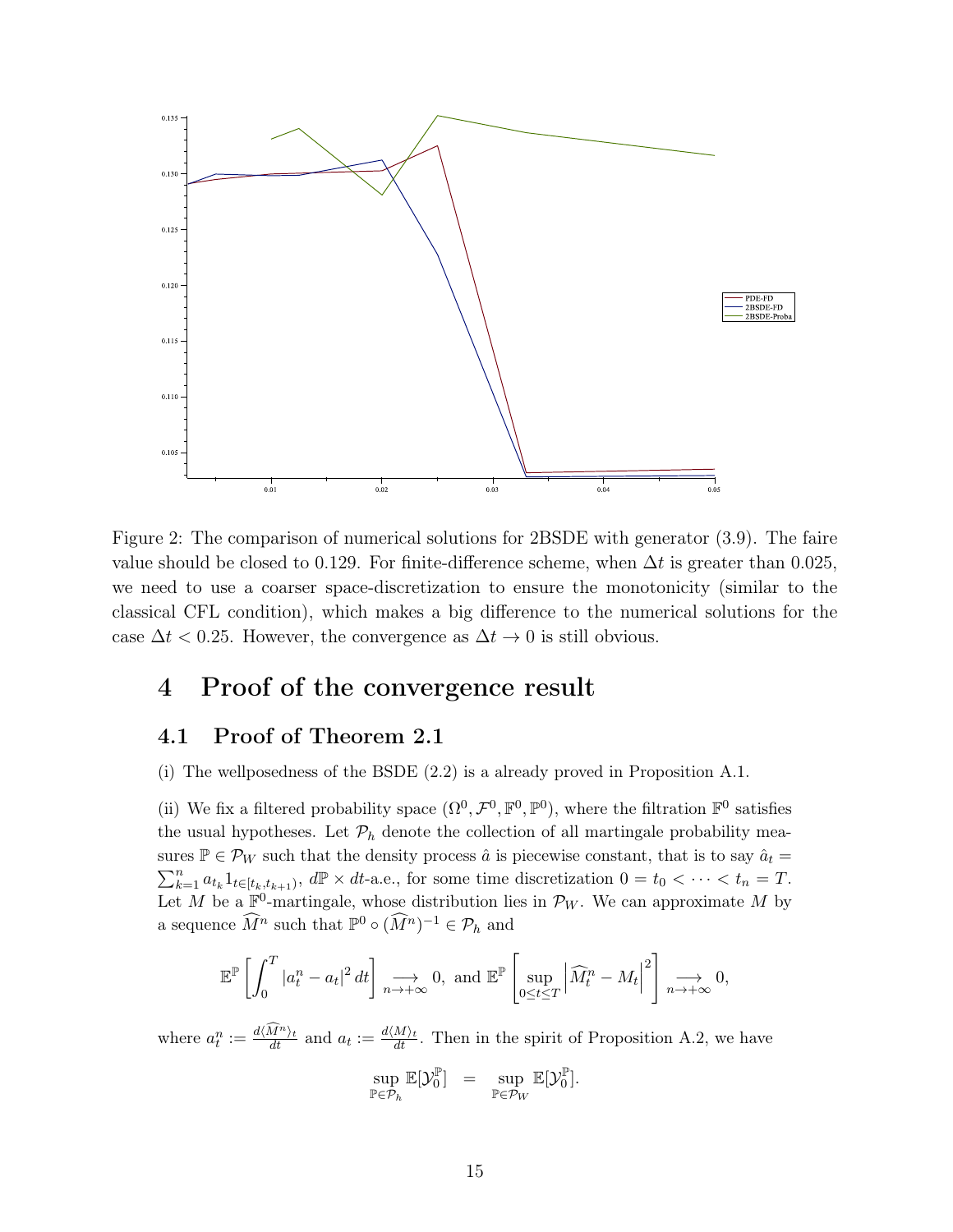Further, we claim that for every  $\mathbb{P}_h \in \mathcal{P}_h$ ,

$$
\mathbb{E}[\mathcal{Y}_0^{\mathbb{P}_h}] \leq Y_0 := \sup_{\mathbb{P}\in\mathcal{P}_S} \mathcal{Y}_0^{\mathbb{P}}.
$$
\n(4.1)

It follows that

$$
\sup_{\mathbb{P}\in\mathcal{P}_W}\mathbb{E}[\mathcal{Y}_0^{\mathbb{P}}] = \sup_{\mathbb{P}\in\mathcal{P}_h}\mathbb{E}[\mathcal{Y}_0^{\mathbb{P}}] \leq \sup_{\mathbb{P}\in\mathcal{P}_S}\mathcal{Y}_0^{\mathbb{P}}
$$

By the trivial inequality  $Y_0 \leq \sup_{\mathbb{P} \in \mathcal{P}_W} \mathbb{E}[\mathcal{Y}_0^{\mathbb{P}}]$ , we get (2.4).

(iii) It remains now to prove the claim (4.1). We follow closely the randomization argument in Step 3 of the proof of Proposition 3.5 of Dolinsky, Nutz and Soner [11]. We emphasize that the proof in [11] only uses the fact that the set where the density of the quadratic variation of the canonical process is both convex and compact, which is the case for our set A. We notice that under  $\mathbb{P}_h \in \mathcal{P}_h$ , the canonical process B is a martingale such that the density of its quadratic variation is piecewise constant. Let us denote it by

$$
\alpha_t := \sum_{k=0}^{n-1} \mathbf{1}_{[t_k, t_{k+1})}(t) \alpha(k),
$$

where the  $\alpha(k)$  are  $\mathcal{F}_{t_k}$ -measurable. Further, denote  $W_t := \int_0^t \alpha_s^{-1/2} dB_s$ , which is clearly a  $\mathbb{P}_h$ -Brownian motion. Then by exactly the same arguments as in the step 3 of the proof of Proposition 3.5 of [11], we can consider a probability space  $(\Omega, \mathcal{F}, \mathbb{P})$ equipped with a Brownian motion W and i.i.d uniformly distributed r.v.  $(\tilde{U}_k)_{1 \leq k \leq n}$ , independent of  $\tilde{W}$ , and construct, using regular conditional probability measures, random variables  $\tilde{\alpha}(k)$  which are  $\sigma(\tilde{U}_j, 1 \leq j \leq k) \vee \sigma(\tilde{W}_s, 0 \leq s \leq t_k)$ -measurable and such that the following equality holds

the law of  $(\tilde{W}, (\tilde{\alpha}(i))_{0 \le i \le n-1})$  under  $\tilde{\mathbb{P}} =$  the law of  $(W, (\alpha(i))_{0 \le i \le n-1})$  under  $\mathbb{P}_h$ .

Define next the martingale

$$
\tilde{M}_t := \int_0^t \left( \sum_{k=0}^{n-1} \mathbf{1}_{[t_k, t_{k+1})}(s) (\tilde{\alpha}(k))^{1/2} \right) d\tilde{W}_s, \ \tilde{\mathbb{P}} - a.s.
$$

We deduce that  $\tilde{\mathbb{P}} \circ \tilde{M}^{-1} = \mathbb{P}_h$ . Let us moreover consider the family of conditional probability measures  $(\tilde{\mathbb{P}}_c)_{c\in[0,1]^n}$  of  $\tilde{\mathbb{P}}$  w.r.t. the sub- $\sigma$ -field  $\sigma(\tilde{U}_k, 1 \leq k \leq n)$  and define  $\mathbb{P}_c := \tilde{\mathbb{P}}_c \circ \tilde{M}^{-1}$ . We have that  $\mathbb{P}_c \in \mathcal{P}_S$  for every  $c \in [0,1]^n$ . It follows that

$$
\mathbb{E}[\mathcal{Y}_0^{\mathbb{P}_h}] \quad \leq \quad \sup_{c \in [0,1]^n} \mathcal{Y}_0^{\mathbb{P}_c} \quad \leq \quad \sup_{\mathbb{P} \in \mathcal{P}_S} \mathcal{Y}_0^{\mathbb{P}}
$$

which justifies the claim  $(4.1)$ , and we hence conclude the proof.

 $\Box$ 

#### 4.2 Proof of the convergence theorem

To prove Theorem 2.2, we shall first provide some technical lemmas.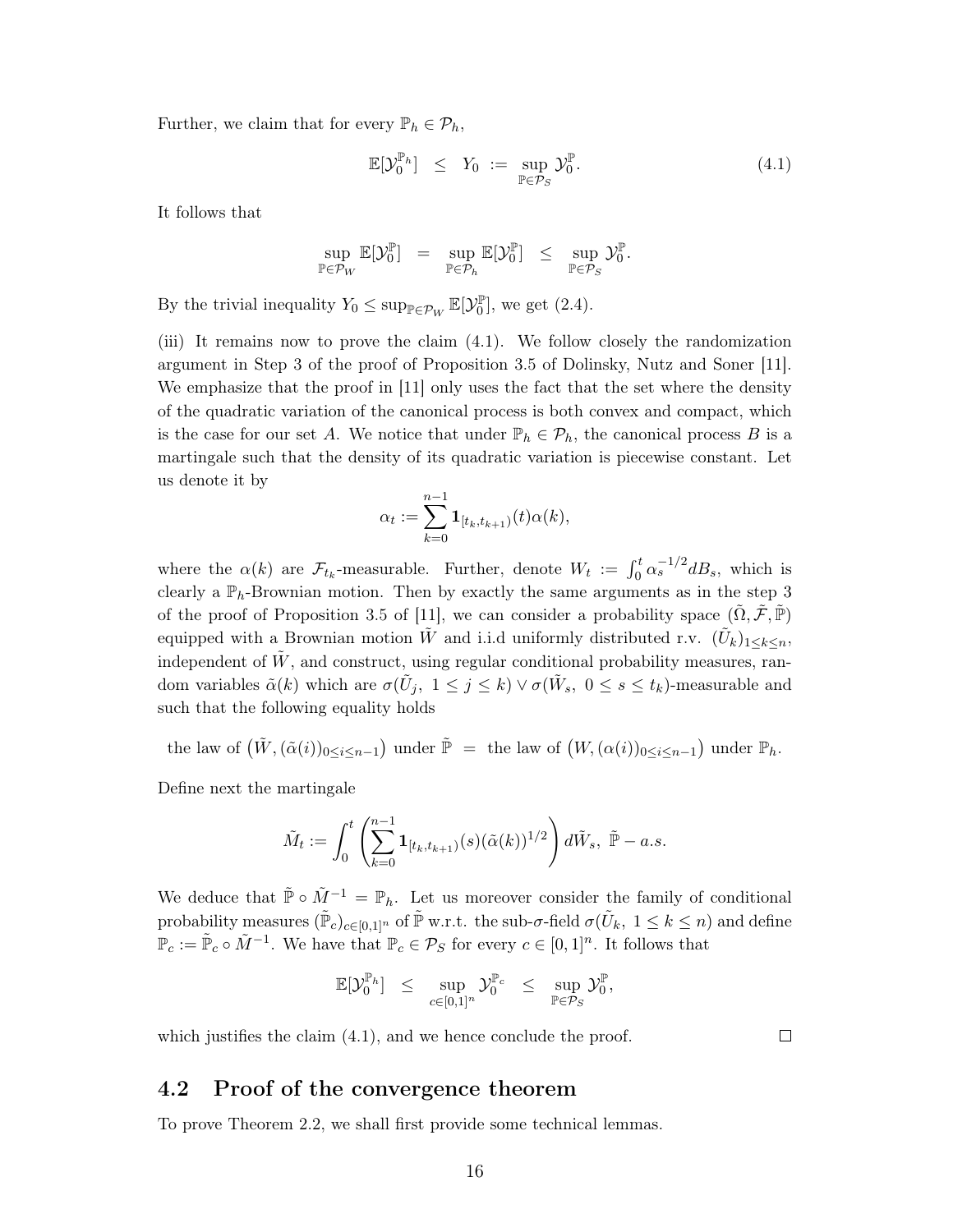**Lemma 4.1.** Let the functions  $H_k^n$  satisfy (2.6), then there are some constants  $\delta > 0$ and  $C > 0$  such that for every  $e \in E_n$ ,  $n \geq 1$ ,

$$
\mathbb{E}\left[\left|M_{\cdot}^{e}\right|^{2+\delta}\right] \leq C \text{ and } |a_{k}^{e}| \leq C, \ \forall 1 \leq k \leq n, \ \mathbb{P}^{n}-a.s. \tag{4.2}
$$

In particular this implies that for every  $e \in E_n$ ,

$$
\langle M^e \rangle_t - \langle M^e \rangle_s \le C((t - s) + |\Delta_n|)I_d, \ \mathbb{P}^n - a.s. \tag{4.3}
$$

Moreover, any sequence  $(M^{e_n})_{n\geq 1}$ , with  $e_n \in E_n$ ,  $\forall n \geq 1$ , is relatively compact and any limit of the sequence lies in  $\mathcal{P}_W$ .

**Proof.** Let  $n \geq 1$  and  $0 \leq s < t \leq T$ , we can suppose without loss of generality that  $t-s > |\Delta_n|$  by (2.6). Then for every  $e \in E_n$ ,

$$
\mathbb{E}\Big[\sup_{s\leq r\leq t} (M_r^e - M_s^e)^{2+\delta}\Big] \leq C \mathbb{E}\Big[\big([M^e]_t - [M^e]_s\big)^{1+\frac{\delta}{2}}\Big] \n\leq C \mathbb{E}\Big[\Big(\sum_{s\leq t_i\leq t} |H_i^n(e_i, U_i)|^2\Big)^{1+\frac{\delta}{2}}\Big] \n= C(t-s)^{1+\frac{\delta}{2}} \mathbb{E}\Big[\Big(\frac{\Delta t}{(t-s)}\sum_{s\leq t_i\leq t} \Big|H_i^n(e_i, U_i)/\sqrt{\Delta t}\Big|^2\Big)^{1+\frac{\delta}{2}}\Big] \n\leq C(t-s)^{1+\delta/2} \mathbb{E}\Big[\frac{\Delta t}{(t-s)}\sum_{s\leq t_i\leq t} \Big|H_i^n(e_i, U_i)/\sqrt{\Delta t}\Big|^{2+\delta}\Big] \n\leq C(t-s)^{1+\frac{\delta}{2}},
$$

where the first inequality follows from BDG inequality, the second from Jensen's inequality and the last from  $(2.6)$ . It follows that  $(4.2)$  and  $(4.3)$  hold true, and hence any sequence  $(M^{e_n})_{n\geq 1}$  such that  $e_n \in E_n$  is relatively compact (see e.g. Stroock and Varadhan [28]). Finally, let  $\mathbb P$  be a limit probability measure, it follows by exactly the same argument as in Lemma 3.3 of Dolinsky, Nutz and Soner [11] that  $\mathbb{P} \in \mathcal{P}_W$ , which concludes the proof.  $\Box$ 

**Lemma 4.2.** Let  $u^n$  be defined in (3.4) and (3.3), then there is constant C independent  $of n such that$ 

$$
|u^n(t_k, \mathbf{x}_1) - u^n(t_{k+1}, \mathbf{x}_2^{t_k})| \leq C\big(|\mathbf{x}_1 - \mathbf{x}_2| + \sqrt{|\Delta_n|}\big). \tag{4.4}
$$

**Proof.** (i) Suppose that  $u^n(t_{k+1}, \mathbf{x})$  is Lipschitz in **x** with Lipschitz constant  $L_{k+1}$ , let  $\mathbf{x}^1, \mathbf{x}^2 \in \mathbb{R}^{d \times k}$ , then using the same argument as in (2.11), we have for every  $a \in A$ ,

$$
\left|u_a^n(t_k,\mathbf{x}^1)-u_a^n(t_k,\mathbf{x}^2)\right|\leq \left(1-L_{f,y}\Delta t\right)^{-1}\left(1+L_{f,z}\frac{\mathbb{E}[|\Delta M|]\Delta t}{|a|}+L_{f,\mathbf{x}}\Delta t\right)|\mathbf{x}^1-\mathbf{x}^2|.
$$

It follows that for some constant  $C$  independent of  $n$ ,

$$
\left|u^{n}(t_{k}, \mathbf{x}^{1})-u^{n}(t_{k}, \mathbf{x}^{2})\right| \leq L_{k+1}(1+C\Delta t),
$$

which implies that  $u^n$  is Lipschitz in **x** uniformly for all  $(t_k)_{0 \leq k \leq n}$  and all  $n \geq 1$ .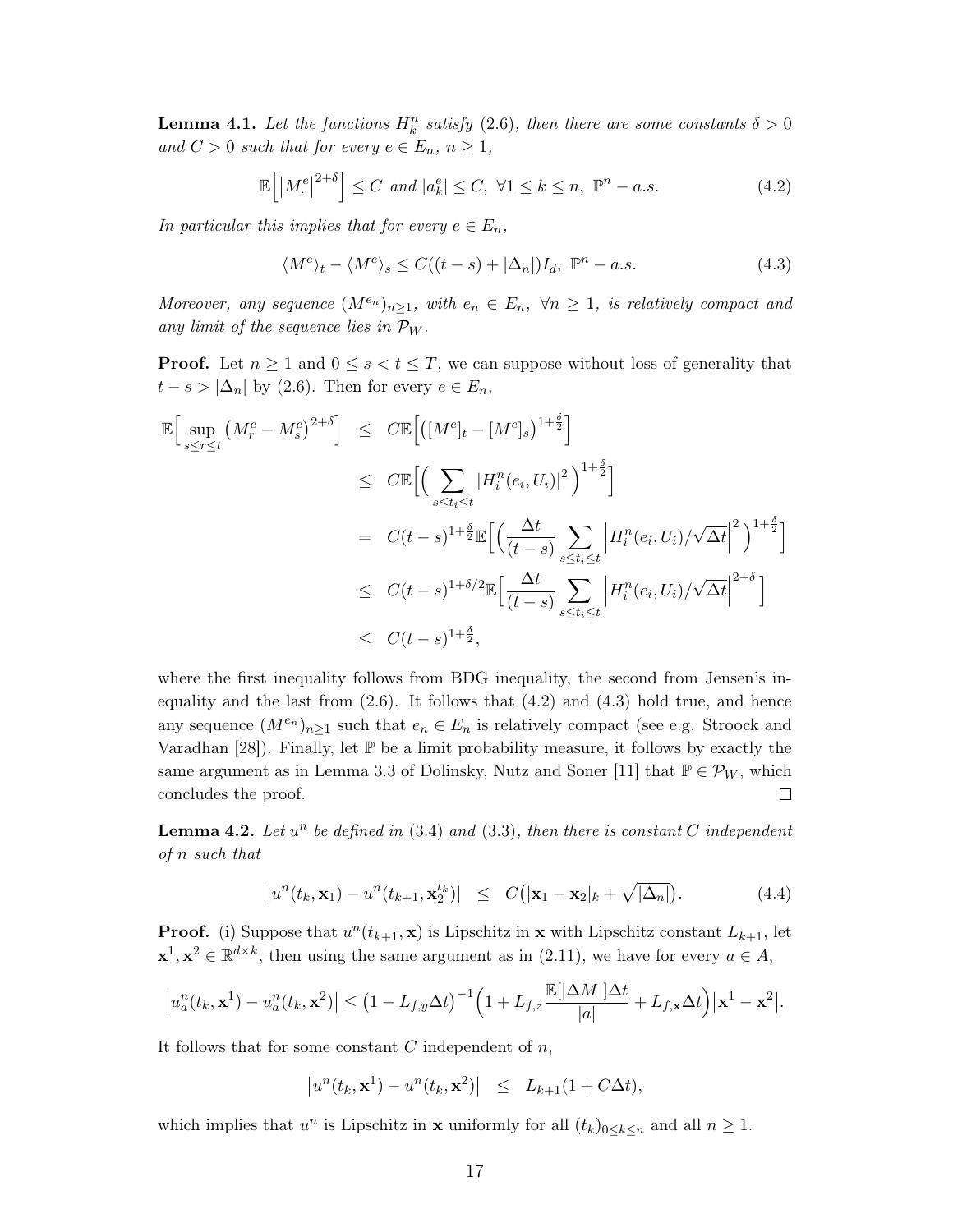(ii) By the Lipschitz property of  $u^n$ , we have immediately

$$
Du_a^n(t_k, \mathbf{x}) \quad := \quad \mathbb{E}\left[\frac{u(t_{k+1}, M^{t_k, \mathbf{x}, a})a^{-1}\Delta M_{t_{k+1}}^{t_k, \mathbf{x}, a}}{\Delta t}\right]
$$

is uniformly bounded, which implies that  $f(t_k, \mathbf{x}, u_a^n(t_k, \mathbf{x}), Du_a^n(t_k, \mathbf{x}), a)$  is uniformly bounded. It follows by the expression  $(3.3)$  that

$$
\left|u^{n}(t_{k}, \mathbf{x})-u^{n}(t_{k+1}, \mathbf{x}^{t_{k}})\right| \leq C\sqrt{\Delta t}.
$$

 $\Box$ 

**Proposition 4.1.** Let Assumption 2.2 hold. We have the following properties

(i) For every  $n \geq 1$ , there is  $e_n^* \in E_n$  such that the solution  $(\mathcal{Y}^{e_n^*}, \mathcal{Z}^{e_n^*}, \mathcal{N}^{e_n^*})$  of  $(2.8)$ satisfies  $\mathcal{Y}_{t_k}^{e_n^*} = u^n(t_k, M^{e_n^*}), \; \mathbb{P}^n$ -a.s.

(ii) The sequence  $(\mathcal{Y}^{e_n^*})_{n\geq 1}$  is tight, and  $(\mathcal{Z}^{e_n^*})_{n\geq 1}$  is uniformly bounded.

**Proof.** (i) Let  $n \geq 1$  be fixed, using the continuity of  $H_k^n$  in a and the dominated convergence theorem,  $a \mapsto u_a^n(t_k, \mathbf{x})$  is continuous, where  $u_a^n$  is defined by (3.3). Since A is compact, there is always an optimal a for the maximization problem  $(3.3)$ . It is then enough to use a classical measurable selection theorem to construct the required optimal  $e_n^* \in E_n$ .

(ii) Notice that since we assumed that Assumption 2.2 holds, we can apply Proposition 3.1. Therefore, by  $(3.3)$  and using  $(4.4)$ , it follows immediately that

$$
\mathcal{Z}_{t_k}^{e_n^*} = \mathbb{E}_{t_k}^n \left[ \frac{\left(u^n(t_{k+1}, M_{t_{k+1}}^{e_n^*}) - u^n(t_k, M_{t_k}^{e_n^*})\right)(a_{t_k}^{e_n^*})^{-1} \Delta M_{t_{k+1}}^{e_n^*}}{\Delta t_{k+1}} \right]
$$

is uniformly bounded. Further, using the expression  $(3.3)$  with direct computation, we can easily verify that

$$
\mathbb{E}_{t_k}^n \big[ \big( \Delta \mathcal{Y}_{t_k}^{e_n^*} \big)^2 \big] \quad \leq \quad C \Delta t,
$$

for some constant C independent of n, which implies, since  $\mathcal{Y}^{e_n^*}$  is a pure jump process that

$$
\langle \mathcal{Y}^{e_n^*} \rangle_t \leq Ct_k, \ t_{k-1} \leq t \leq t_k.
$$

Finally, we notice that the deterministic non-decreasing process

$$
G^{n}(s) := C \sum_{k=0}^{n-1} t_{k+1} \mathbf{1}_{[t_k, t_{k+1})}(s),
$$

converges weakly to the deterministic process  $s \mapsto Cs$  as  $n \longrightarrow \infty$ . Then it is enough to apply Theorem 2.3 of Jacod, Mémin and Métivier [18] for the tightness of  $({\cal Y}^{e^*_{n}})_{n\geq 1}$ , where their condition  $C1$  holds for the non-decreasing process  $G<sup>n</sup>$ .  $\Box$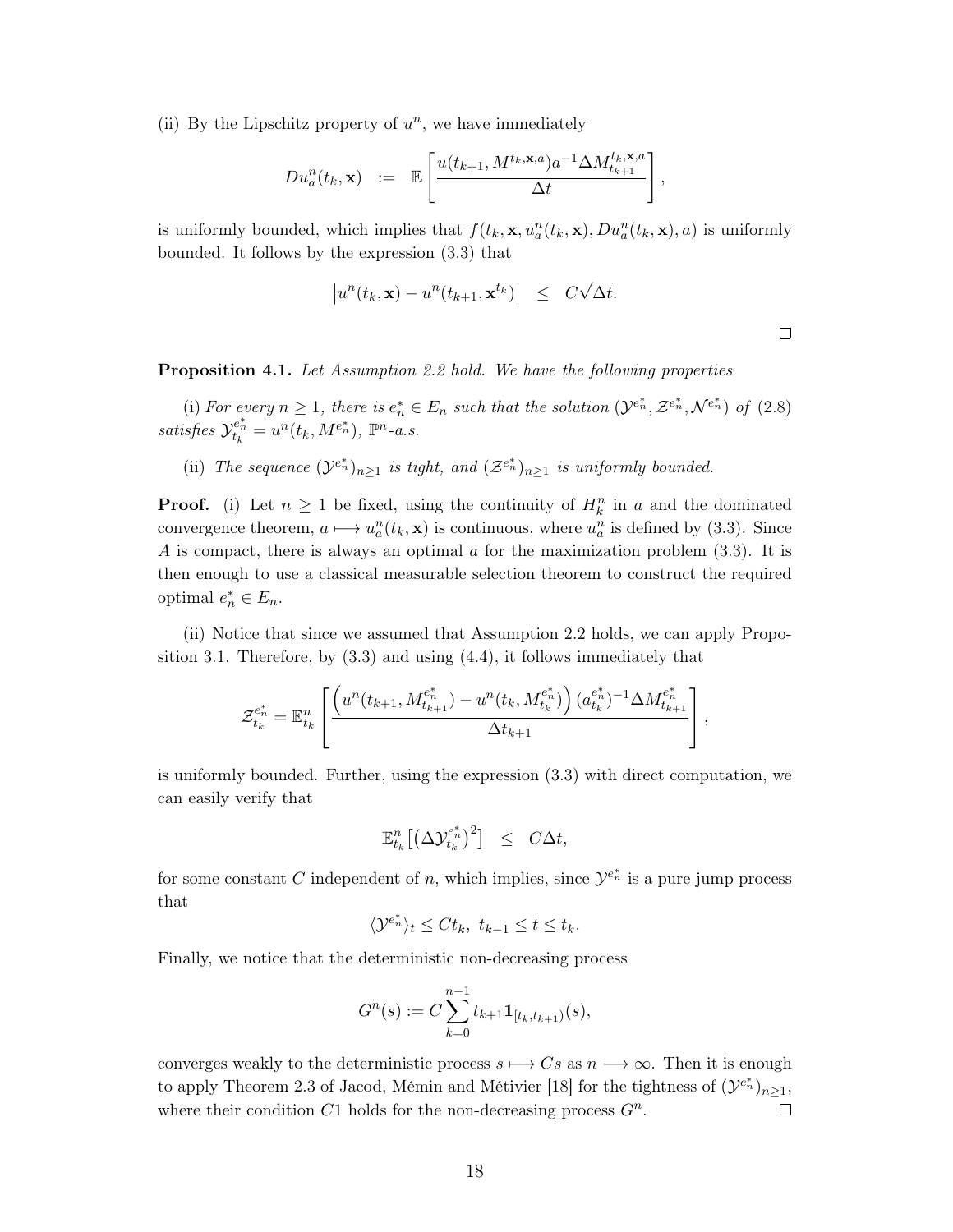**Remark 4.1.** In the context of BSDE, Ma, Protter, San Martin and Torres [22] gave a similar tightness result for their numerical solutions, which is also a key step to prove the convergence of their numerical scheme.

Finally, we are ready to provide the proof of Theorem 2.2 in two steps.

**Proof of Theorem 2.2 Part** (i) Let us consider the BSDE  $(2.2)$  under some probability measure  $\mathbb{P} \in \mathcal{P}_S$ . In this case, we know that  $\overline{\mathbb{F}}^{\mathbb{P}} = \overline{\mathbb{F}^{W^{\mathbb{P}}}}^{\mathbb{P}}$ , for some  $\mathbb{P}$ -Brownian motion  $W^{\mathbb{P}}$  and thus that thanks to the predictable representation property, we can write for some  $\overline{\mathbb{F}^W}^{\mathbb{P}}$ -predictable process  $\tilde{a}$ 

$$
B_t = \int_0^t \tilde{a}_s^{1/2} dW_s^{\mathbb{P}}, \ \mathbb{P}-a.s
$$

We may now always approach the process  $\tilde{a}$  by a sequence  $(\tilde{a}^p)_{p\geq 0}$  of piecewise-constant processes, over a grid  $(t_k^p)_{0 \leq k \leq p}$ , whose mesh goes to 0, in the sense that

$$
\tilde{a}_{t_k}^p \in \overline{\mathcal{F}_{t_k}^{W^{\mathbb{P}}}}^{\mathbb{P}}, \text{ for each } 0 \le k \le p \text{, and } \mathbb{E}^{\mathbb{P}} \left[ \int_0^T \left| \tilde{a}_s^{1/2} - (\tilde{a}_s^p)^{1/2} \right|^2 ds \right] \underset{p \to +\infty}{\longrightarrow} 0
$$

Next, since there is a priori no reason that the applications  $\omega \mapsto \tilde{a}_{t_k}^p(\omega)$  has any regularity, we further approximate (by classical density arguments) the random variables  $(\tilde{a}_{t_k}^p)_{0 \leq k \leq p}$  by Lipschitz-continuous functionals  $(\tilde{a}_{t_k}^{p,n})_{0 \leq k \leq p}$  such that the following convergence holds true

$$
\mathbb{E}^{\mathbb{P}}\left[\left|\tilde{a}_{t_{k}}^{p}-\tilde{a}_{t_{k}}^{p,n}\right|^{2}\right]\underset{n\rightarrow+\infty}{\longrightarrow}0
$$

Let us finally denote by  $a^n := \tilde{a}^{n,n}$ . For every  $n \geq 1$ , let now  $(\Omega^n, \mathcal{F}^n, \mathbb{P}^n)$  be a probability space containing *n* independent random variables  $(U_k)_{1 \leq k \leq n}$ , and consider the following discrete-time martingale defined exactly as in Section 2, with functions  $H_k^n$  satisfying  $(2.6)$ 

$$
M_0^n := 0, \text{ and } M_{t_{k+1}}^n := M_{t_k}^n + H_k^n(a_{t_k}^n(W^{\mathbb{P},n}), U),
$$

where  $W^{\mathbb{P},n}$  is a discretized version of  $W^{\mathbb{P}}$  defined by

$$
W_0^{\mathbb{P},n} := 0, \text{ and } W_{t_{k+1}}^{\mathbb{P},n} := W_{t_k}^{\mathbb{P},n} + (a_{t_k}^n)^{-1/2} (W_{\cdot}^{\mathbb{P},n}) H_k^n(a_{t_k}^n(W_{\cdot}^{\mathbb{P},n}), U).
$$

Consider now the following BSDE under  $\mathbb{P}^n$ 

$$
y_t^n = \xi(\widehat{M}^n) - \int_t^T g_n(s, \widehat{M}^n, y_{s^-}^n, a_s^n z_s^n, a_s^n) : d\langle M^n_s \rangle - \int_t^T a_s^n z_s^n dW_s^n - N^n_T + N^n_t,
$$

which is clearly in the same form of BSDE (2.8) and hence  $y_0^n \le Y_0^n$ .

We know that  $W^{\mathbb{P},n}$  converges weakly to  $W^{\mathbb{P}}$ . Using Skrorohod theorem and changing the probability space under which we are working, it is clear with Lemma 4.1 that we may assume without loss of generality that  $W^{\mathbb{P},n}$  actually converges to  $W^{\mathbb{P}}$  strongly in  $S<sup>2</sup>$  (see also Corollary 14 in Briand, Delyon and Mémin [7] for similar arguments). Moreover, since the filtrations are Brownian filtrations, we know from [7] (see their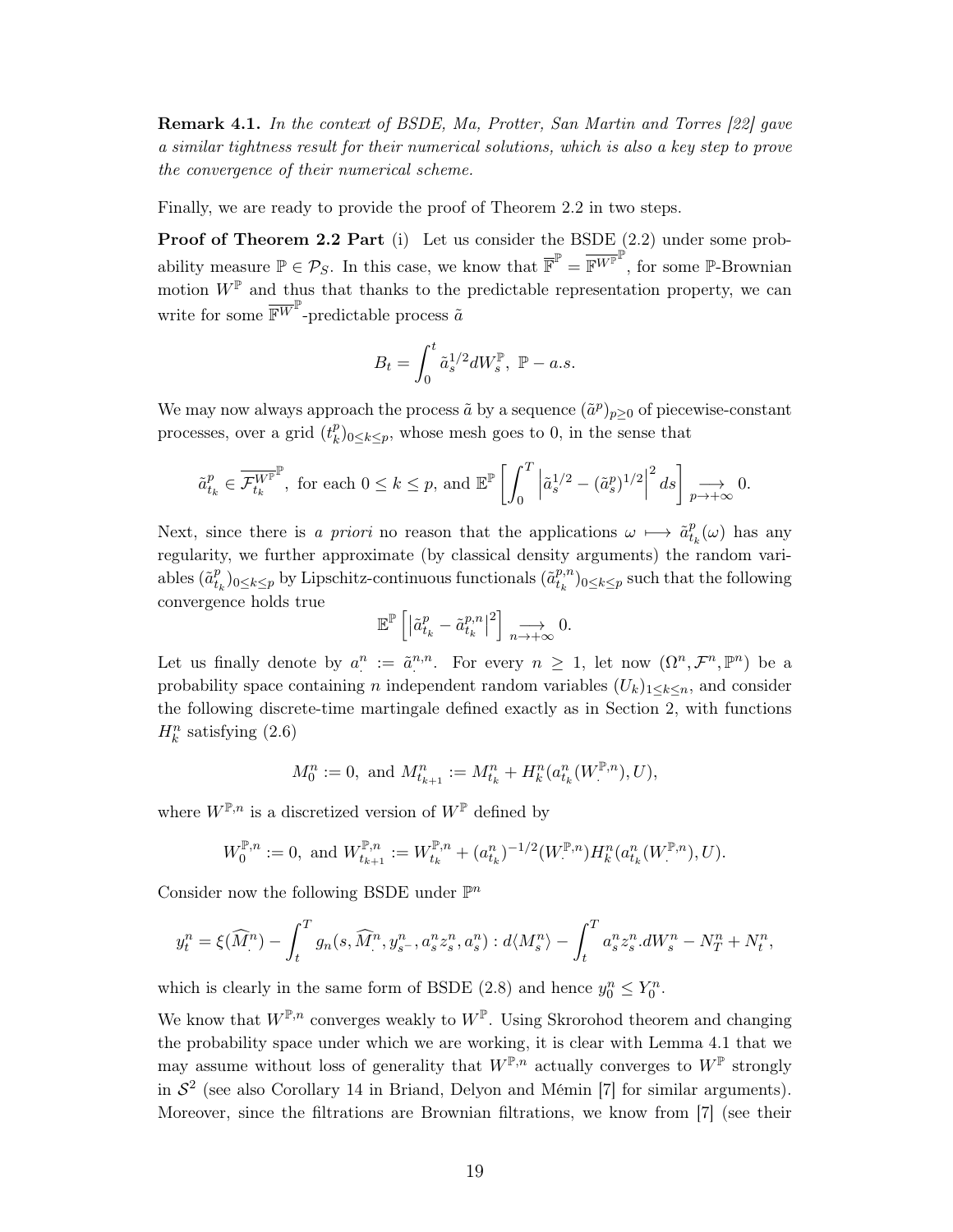Proposition 3) that the corresponding filtrations also converge.<sup>1</sup> Then, using the uniform continuity of g in t, we can apply Theorem 12 in [7] to obtain that

$$
\lim_{n \to \infty} y_0^n = \mathcal{Y}_0^{\mathbb{P}}
$$

Therefore, we get

$$
\liminf_{n \to \infty} Y_0^n \geq \liminf_{n \to \infty} y_0^n = \mathcal{Y}_0^{\mathbb{P}}
$$

which implies the first assertion of Theorem 2.2.

To prove the second part of Theorem 2.2, we shall consider the weak limit of the triplet  $(M^{e_n^*}, \mathcal{Y}^{e_n^*}, a^{e_n^*})_{n>1}$  introduced in Proposition 4.1. Let us first introduce the associated canonical space. For the process  $(M^{e_n^*}, \mathcal{Y}^{e_n^*})$ , it is natural to consider the spaces of all càdlàg paths on [0, T] equipped with Skorokhod topology  $C([0,T], \mathbb{R}^d)$  and  $D([0,T], \mathbb{R})$ (let us refer to Billinsley [4] for a presentation of this canonical space). For  $(a^{e_n})_{n>1}$ , we follow Kushner and Dupuis [21] in their numerical analysis to use the canonical space of measure valued processes (see also El Karoui, Huu Nguyen and Jeanblanc [12], or El Karoui and Tan [13] for a more detailed presentation). More precisely, since  $a^{e_n^*}$  take values in compact set A, we define M as the space of all measures m on  $[0, T] \times A$  such that the marginal distribution of m on  $[0, T]$  is the Lebesgue measure. By disintegration, m can be write as  $m(dt, da) = m_t(da)dt$ , where every  $m_t$  is a probability measure on A, which can be viewed as measure-valued processes. We then take  $\overline{\Omega}$  :=  $C([0,T],\mathbb{R}^d)\times D([0,T],\mathbb{R})\times \mathbb{M}$  as canonical space, with canonical process  $(\overline{M},\overline{Y},\overline{m})$ and the canonical filtration  $\overline{\mathbb{F}} = (\overline{\mathcal{F}}_t)_{0 \leq t \leq T}$  generated by the canonical process. For every  $\varphi \in C_b^2(\mathbb{R}^d \times \mathbb{R})$ , we define a process on  $\overline{\Omega}$ 

$$
\mathcal{C}_t^{\varphi}(\overline{M}, \bar{m}) \ := \ \varphi(\overline{M}_t) \ - \ \int_0^t \int_A \frac{1}{2} a : D^2 \varphi(\overline{M}_s) \ \bar{m}_s(da, ds),
$$

and another process

$$
\mathcal{D}_t(\overline{M}, \overline{\mathcal{Y}}, \overline{m}) \quad := \quad Y_t + \int_0^t \int_A f(s, \overline{M}, \overline{\mathcal{Y}}_s, a) \; \overline{m}_s(da, ds),
$$

as well as

$$
\mathcal{D}_t^n(\overline{M}, \overline{\mathcal{Y}}, \overline{m}) \quad := \quad Y_t + \int_0^t \int_A f_n(s, \overline{M}, \overline{\mathcal{Y}}_s, a) \; \overline{m}_s(da, ds),
$$

for every  $n \geq 1$ . Notice that for every fixed  $t > 0$ , the two random variables  $\mathcal{C}_t^{\varphi}$  and  $\mathcal{D}_t$ are both bounded continuous in  $(\overline{M}, \overline{\mathcal{Y}}, \overline{m})$ .

**Proof of Theorem 2.2 Part** (ii) Let us take the sequence  $(e_n^*)_{n>1}$  introduced in Proposition 4.1, we denote  $(M^{e_n^*}, \mathcal{Y}^{e_n^*}, a^{e_n^*})$  by  $(M^n, \mathcal{Y}^n, a^n)$  to simplify the presentation. Then

$$
\limsup_{n \to \infty} \mathcal{Y}_0^n = \limsup_{n \to \infty} Y_0^n.
$$

 $\Box$ 

<sup>&</sup>lt;sup>1</sup> In the sense that, if  $(\mathcal{F}_t^n)_{0 \leq t \leq T}$  denotes the natural filtration of  $W^n$  and  $(\mathcal{F}_t)_{0 \leq t \leq T}$  that of  $W^{\mathbb{P}}$ , then for every  $A\in\mathcal{F}_T,$   $\mathbb{E}[\mathbf{1}_A|\mathcal{F}^n_t]$  converges u.c.p. to  $\mathbb{E}[\mathbf{1}_A|\mathcal{F}_t].$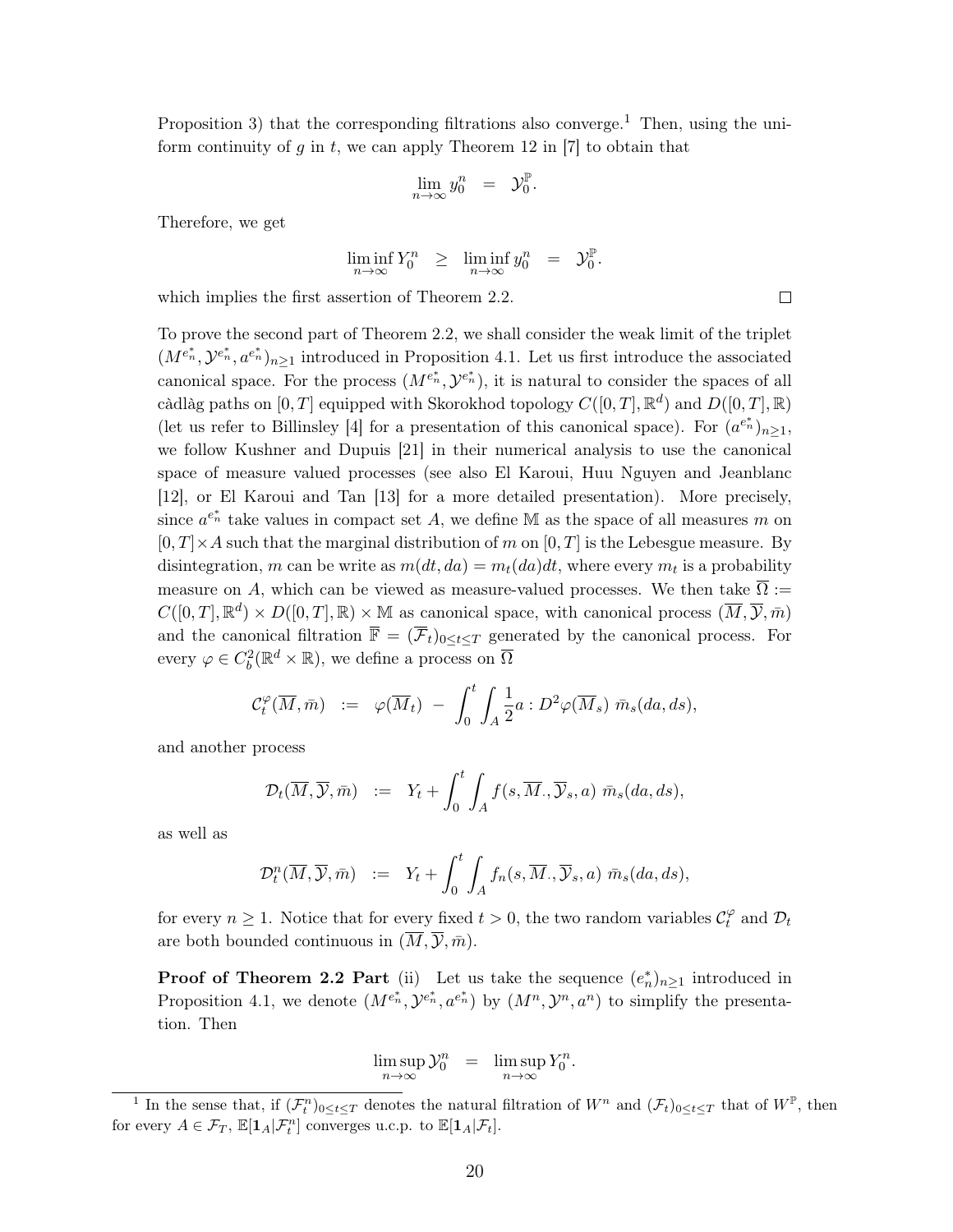Denote

$$
m^{n}(dt, da) := \sum_{k=0}^{n-1} \delta_{a_{t_k}^n}(da)dt 1_{t \in [t_k, t_{k+1})}.
$$

Let  $\overline{\mathbb{P}}^n$  denote the law on  $\overline{\Omega}$  induced by  $(\widehat{M}^n, \mathcal{Y}^n, m^n)$  in probability space  $(\Omega^n, \mathcal{F}^n, \mathbb{P}^n)$ , where  $\widehat{M}^n$  is the linear interpolation of  $(M_{t_k}^n)_{0 \leq k \leq n}$ . Since  $(\widehat{M}^n, \mathcal{Y}^n)_{n \geq 1}$  is tight (by Proposition 4.1 which uses Assumption 2.2) and A is a compact set, then  $(\overline{\mathbb{P}}^n)_{n>1}$  is relatively compact. Let  $\overline{\mathbb{P}}^{\infty}$  be a limit probability measure, we claim that

$$
\mathcal{C}^{\varphi}(\overline{M}, \overline{m}) \text{ and } \mathcal{D}(\overline{M}, \overline{\mathcal{Y}}, \overline{m}) \text{ are both } \overline{\mathbb{F}}\text{-martingales under } \overline{\mathbb{P}}^{\infty}.
$$
 (4.5)

Let  $0 \leq s \leq t \leq T$  and  $\Psi : C([0,T], \mathbb{R}^d) \times D([0,T], \mathbb{R}) \times \mathbb{M} \longrightarrow \mathbb{R}$  be a bounded continuous function which is  $\overline{\mathcal{F}}_s$ -measurable. Then by the definition of  $(M^n, \mathcal{Y}^n)$  in  $(2.8)$ , it is clear that

$$
\mathbb{E}^{\overline{\mathbb{P}}^n}\left[\Psi\big(\overline{M}, \overline{\mathcal{Y}}, \bar{m}\big)\Big(\mathcal{C}^\varphi_t(\overline{M}, \bar{m}) - \mathcal{C}^\varphi_s(\overline{M}, \bar{m})\Big)\right] = 0,
$$

and

$$
\mathbb{E}^{\overline{\mathbb{P}}^n}\left[\Psi\big(\overline{M}, \overline{\mathcal{Y}}, \bar{m}\big)\Big(\mathcal{D}^n_t(\overline{M}, \overline{\mathcal{Y}}, \bar{m}) - \mathcal{D}^n_s(\overline{M}, \overline{\mathcal{Y}}, \bar{m})\Big)\right] = 0.
$$

Since the functionals  $\Psi$ ,  $C_t^{\varphi}$  and  $\mathcal{D}_t$  are all bounded continuous, by taking the limit  $n \longrightarrow \infty$ , it follows that

$$
\mathbb{E}^{\overline{\mathbb{P}}^{\infty}}\left[\Psi\left(\overline{M}, \overline{\mathcal{Y}}, \bar{m}\right)\left(\mathcal{C}^{\varphi}_t(\overline{M}, \bar{m}) - \mathcal{C}^{\varphi}_s(\overline{M}, \bar{m})\right)\right] = 0,
$$

and

$$
\mathbb{E}^{\overline{\mathbb{P}}^{\infty}}\left[\Psi\big(\overline{M}, \overline{\mathcal{Y}}, \bar{m}\big)\Big(\mathcal{D}_t(\overline{M}, \overline{\mathcal{Y}}, \bar{m}) - \mathcal{D}_s(\overline{M}, \overline{\mathcal{Y}}, \bar{m})\Big)\right] = 0,
$$

which implies claim (4.5) by the arbitrariness of  $\Psi$  and  $s \leq t$ .

It follows that there exists some probability space  $(\Omega^*, \mathcal{F}^*, \mathbb{P}^*)$  containing the processes  $(M^*,\mathcal{Y}^*,m^*)$  whose distribution is  $\overline{\mathbb{P}}^{\infty}$ . Let  $\mathbb{F}^*=(\mathcal{F}^*_t)_{0\leq t\leq T}$  be the right-limit of the filtration generated by  $(M^*, \mathcal{Y}^*, m^*)$ , completed under  $\mathbb{P}^*$  and let  $a_s^* := \int_A a \; m_s^*(da)$ (notice that  $a^*$  also takes values in A, since this set is assumed to be convex). Then  $M^*$  is a martingale w.r.t.  $\mathbb{F}^*$  with quadratic variation  $\int_0^t a_s^* ds$  and  $\mathcal{D}(M^*, \mathcal{Y}^*, m^*)$  is a martingale w.r.t.  $\mathbb{F}^*$  by claim (4.5). Further, by the convexity of f in a, we have

$$
\int_A f(s, \mathbf{x}, y, a) m_s^*(da) \geq f(s, \mathbf{x}, y, a_s^*).
$$

It follows that  $\mathcal{Y}_t^* - \int_0^t f(s, M^*, \mathcal{Y}_s^*, a_s^*) ds$  is a bounded  $\mathbb{F}^*$ -submartingale.

Next, since this is a bounded submartingale, applying Doob-Meyer decomposition and the orthogonal decomposition for the  $\mathbb{F}^*$ -martingales gives us the existence of a  $\mathbb{F}^*$ predictable process  $\mathcal{Z}^*$ , a càdlàg  $\mathbb{F}^*$ -martingale  $\mathcal{N}^*$ , orthogonal to  $M^*$  and a nondecreasing process  $K^*$  such that

$$
\mathcal{Y}_t^* = \xi - \int_t^T f(s, M_{.}^*, \mathcal{Y}_s^*, a_s^*) ds - \int_t^T \mathcal{Z}_s^* dM_s^* - \int_t^T d\mathcal{N}_s^* - \int_t^T d\mathcal{K}_s^*, \ \mathbb{P}^* - a.s.
$$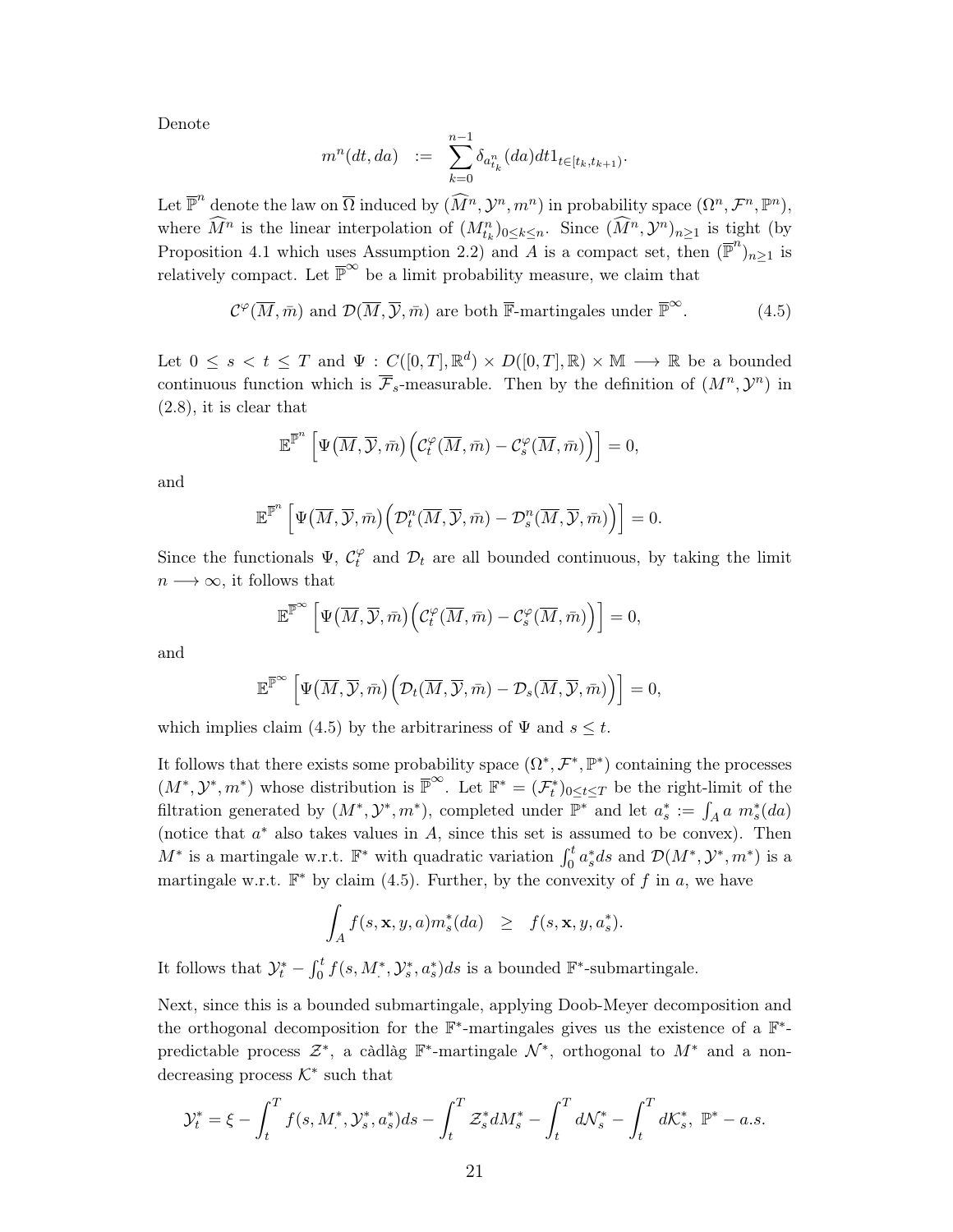Consider now  $(\widetilde{\mathcal{Y}}^*, \widetilde{\mathcal{Z}}^*, \widetilde{\mathcal{N}}^*)$  the unique solution of the following BSDE under  $\mathbb{P}^*$ 

$$
\widetilde{\mathcal{Y}}_t^* = \xi - \int_t^T f(s, M_\cdot^*, \widetilde{\mathcal{Y}}_s^*, a_s^*) ds - \int_t^T \widetilde{\mathcal{Z}}_s^* dM_s^* - \int_t^T d\widetilde{\mathcal{N}}_s^*, \ \mathbb{P}^* - a.s. \tag{4.6}
$$

We now claim that we necessarily have

$$
\mathbb{E}^{\mathbb{P}^*}[\widetilde{\mathcal{Y}}_0^*] \ge \mathbb{E}^{\mathbb{P}^*}[\mathcal{Y}_0^*]. \tag{4.7}
$$

 $\Box$ 

This implies that

$$
\limsup_{n\to\infty}Y_0^n=\limsup_{n\to\infty}\mathcal{Y}_0^{e_n}=\mathbb{E}^{\mathbb{P}^*}[\mathcal{Y}_0^*]\leq\mathbb{E}^{\mathbb{P}^*}[\widetilde{\mathcal{Y}}_0^*]\leq\sup_{\mathbb{P}\in\mathcal{P}_W}\mathbb{E}^{\mathbb{P}}[\mathcal{Y}_0^{\mathbb{P}}]=\sup_{\mathbb{P}\in\mathcal{P}_S}\mathcal{Y}_0^{\mathbb{P}},
$$

which proves the desired property.

It remains now to prove the claim  $(4.7)$ . It follows from a classical linearization argument, which we give for completeness. Using the fact that  $f$  is uniformly Lipschitz in y, we may define bounded  $\mathbb{F}^*$ -progressively measurable process  $\lambda$  such that,  $\mathbb{P}^* - a.s$ .

$$
\delta \mathcal{Y}_t^* = -\int_t^T \lambda_s \delta \mathcal{Y}_s^* ds - \int_t^T \delta \mathcal{Z}_s^* dM_s^* - \int_t^T d\left(\delta \mathcal{N}_s^*\right) + \int_t^T d\mathcal{K}_s^*,
$$

where

$$
\delta \mathcal{Y}^*_t:=\widetilde{\mathcal{Y}}^*_t-\mathcal{Y}^*_t, \ \delta \mathcal{Z}^*_t:=\widetilde{\mathcal{Z}}^*_t-\mathcal{Z}^*_t, \ \delta \mathcal{N}^*_t:=\widetilde{\mathcal{N}}^*_t-\mathcal{N}^*_t.
$$

Then, denote  $\Lambda_t := \exp\left(-\int_0^t \lambda_s ds\right)$ . Applying Itô's formula to  $\Lambda_t \delta \mathcal{Y}_t^*$  and remembering that  $M^*$  is orthogonal to  $\mathcal{N}^*$  and  $\widetilde{\mathcal{N}}^*$ , we deduce that

$$
\mathbb{E}^{\mathbb{P}^*}[\delta \mathcal{Y}_0] = \mathbb{E}^{\mathbb{P}^*} \left[ \int_0^T \Lambda_s d\mathcal{K}_s \right] \geq 0
$$

which ends the proof.

# Appendix  $\bf{A}$

We provide here some classical results on BSDEs which are used in the paper. Let us start by stating a general wellposedness result for BSDEs in an abstract setting, which will encompass all the cases considered in this paper.

**Proposition A.1.** Let  $(\Omega_0, \mathcal{F}, \mathbb{P})$  be a complete probability space carrying a square integrable continuous martingale M, adapted to a complete and right-continuous filtration  $\mathbb{F}^0 := (\mathcal{F}^0_t)_{0 \leq t \leq T}$  and a sequence of square-integrable càdlàg martingales  $M^n$  adapted to some filtration  $\mathbb{F}^n := (\mathcal{F}^n_t)_{0 \leq t \leq T}$  which are complete and right-continuous for each *n.* Let  $f_0$  and  $f_n$  be functions from  $[0,T] \times \Omega_0 \times \mathbb{R} \times \mathbb{R}^d$  to  $\mathbb{R}$  and assume furthermore that

(i)  $\langle M \rangle$  is absolutely continuous with respect to the Lebesgue measure, with a density  $(a_s)_{0\leq s\leq T}$  taking values in A.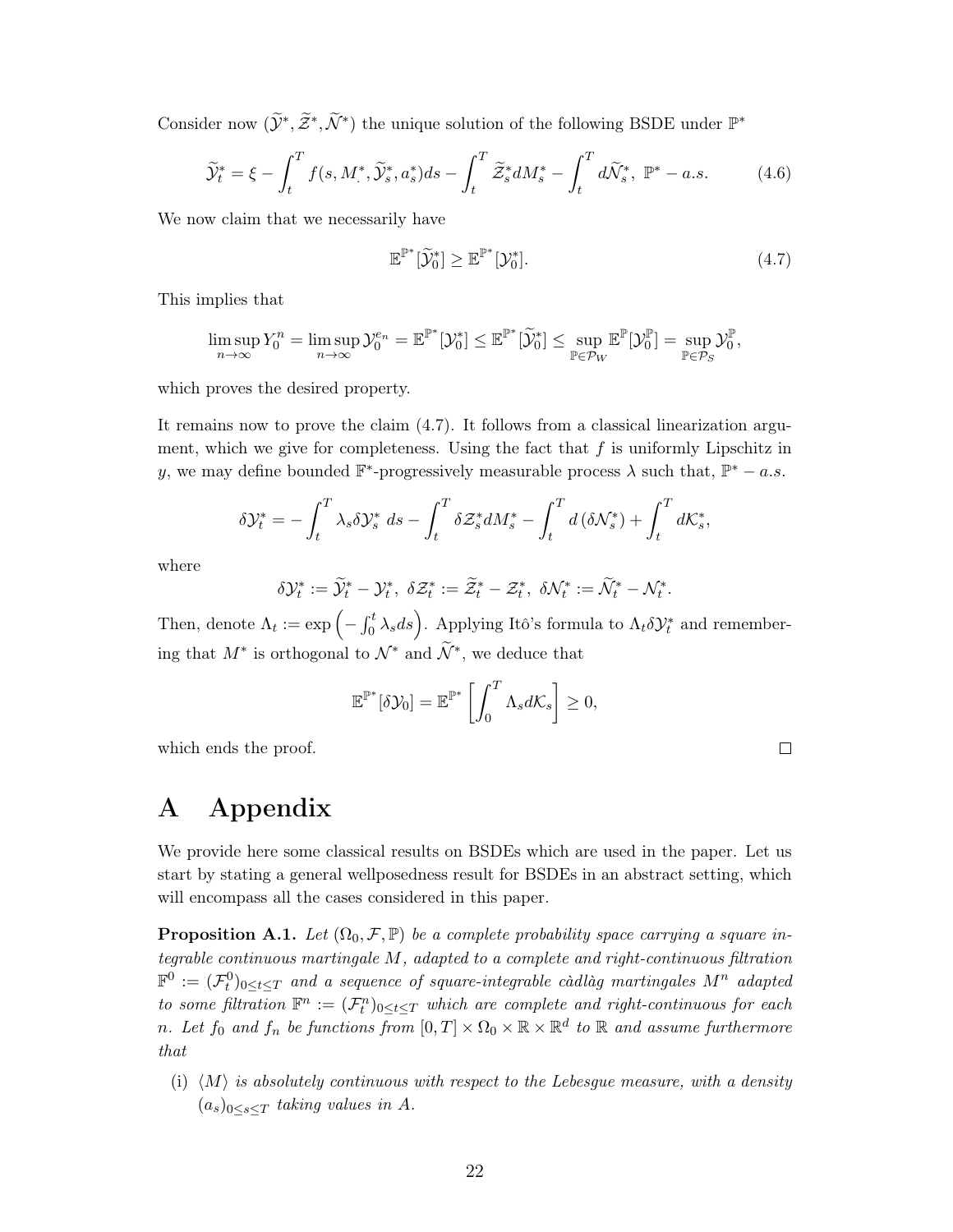(ii) There exists a deterministic sequence  $(a_n)_{n>0}$  converging to 0 such that

$$
\langle M^n \rangle_t - \langle M^n \rangle_s \le C(t - s + a_n)I_d, \ 0 \le s \le t \le T, \ \mathbb{P} - a.s.,
$$

for some  $C > 0$ .

- (iii) For each  $(y, z)$ ,  $f_0(., M., y, z)$  (resp.  $f_n(., M^n, y, z)$ ) is progressively measurable with respect to  $\mathbb{F}^0$  (resp.  $\mathbb{F}^n$ ).
- (iv) There is a constant  $\mu > 0$  such that for each  $n \geq 0$  and each  $(t, y, y', z, z')$

$$
\left| f_0(t, M, y, z) - f_0(t, M, y', z') \right| \le \mu \left( |y - y'| + |z - z'| \right)
$$
  

$$
\left| f_n(t, M^n, y, z) - f_n(t, M^n, y', z') \right| \le \mu \left( |y - y'| + |z - z'| \right).
$$

(v) For all  $(y, z)$ ,  $f_0$  and  $f_n$  are continuous in t.

Then, for n large enough, the following BSDEs under  $\mathbb P$ 

$$
\mathcal{Y}_t = \xi - \int_t^T f_0(s, M, \mathcal{Y}_s, \mathcal{Z}_s) d\langle M \rangle_t - \int_t^T \mathcal{Z}_s \cdot dM_s - \mathcal{N}_T + \mathcal{N}_t \tag{A.1}
$$

$$
\mathcal{Y}_t^n = \xi - \int_t^T f_n(s, M_\cdot^n, \mathcal{Y}_{s^-}^n, \mathcal{Z}_s^n) d\langle M^n \rangle_t - \int_t^T \mathcal{Z}_s^n \cdot dM_s - \mathcal{N}_T^n + \mathcal{N}_t^n, \tag{A.2}
$$

where N (resp.  $\mathcal{N}^n$ ) is a càdlàg  $\mathbb{F}^0$ -martingale (resp.  $\mathbb{F}^n$ -martingale) orthogonal to M (resp.  $M^n$ ), have a unique solution such that

$$
\mathbb{E}^{\mathbb{P}}\left[\sup_{0\leq t\leq T}|\mathcal{Y}_t|^2+\int_0^T|a_s^{\frac{1}{2}}\mathcal{Z}_s|^2ds+\langle \mathcal{N}\rangle_T\right]\leq C
$$
  

$$
\mathbb{E}^{\mathbb{P}}\left[\sup_{0\leq t\leq T}|\mathcal{Y}_t^n|^2+\int_0^T\mathcal{Z}_s^n(\mathcal{Z}_s^n)^T:d\langle M^n\rangle_s+\langle \mathcal{N}^n\rangle_T\right]\leq C.
$$

for some constant  $C>0$  independent of n.

**Proof.** This is actually a direct consequence of the proof of existence via fixed point arguments in [7]. Indeed, the assumptions above imply directly that their assumptions  $H1, H2$  and  $H3$  hold, with the exception that we do not assume that  $M^n$  converges to  $M$  and that our martingale  $M$  can be written as

$$
M_t = \int_0^t a_s^{1/2} dW_s
$$

where W is  $(\mathbb{P}, \mathbb{F}^0)$ -Brownian motion.

However, by looking carefully at their proofs of Theorem 9 and Corollary 10, it is easy to see that they can be carried out with the exact same arguments in our setting to obtain the desired results for the BSDE  $(A.2)$  for n large enough. Moreover, since the martingale M satisfies their assumption (H1)(ii) with a constant  $C := \sup_{a \in A} |a|$  and a deterministic sequence  $a_n = C|\Delta_n|$ , we can once again follow their proof of existence to obtain easily that existence, uniqueness and the desired estimates also hold for (A.1).  $\Box$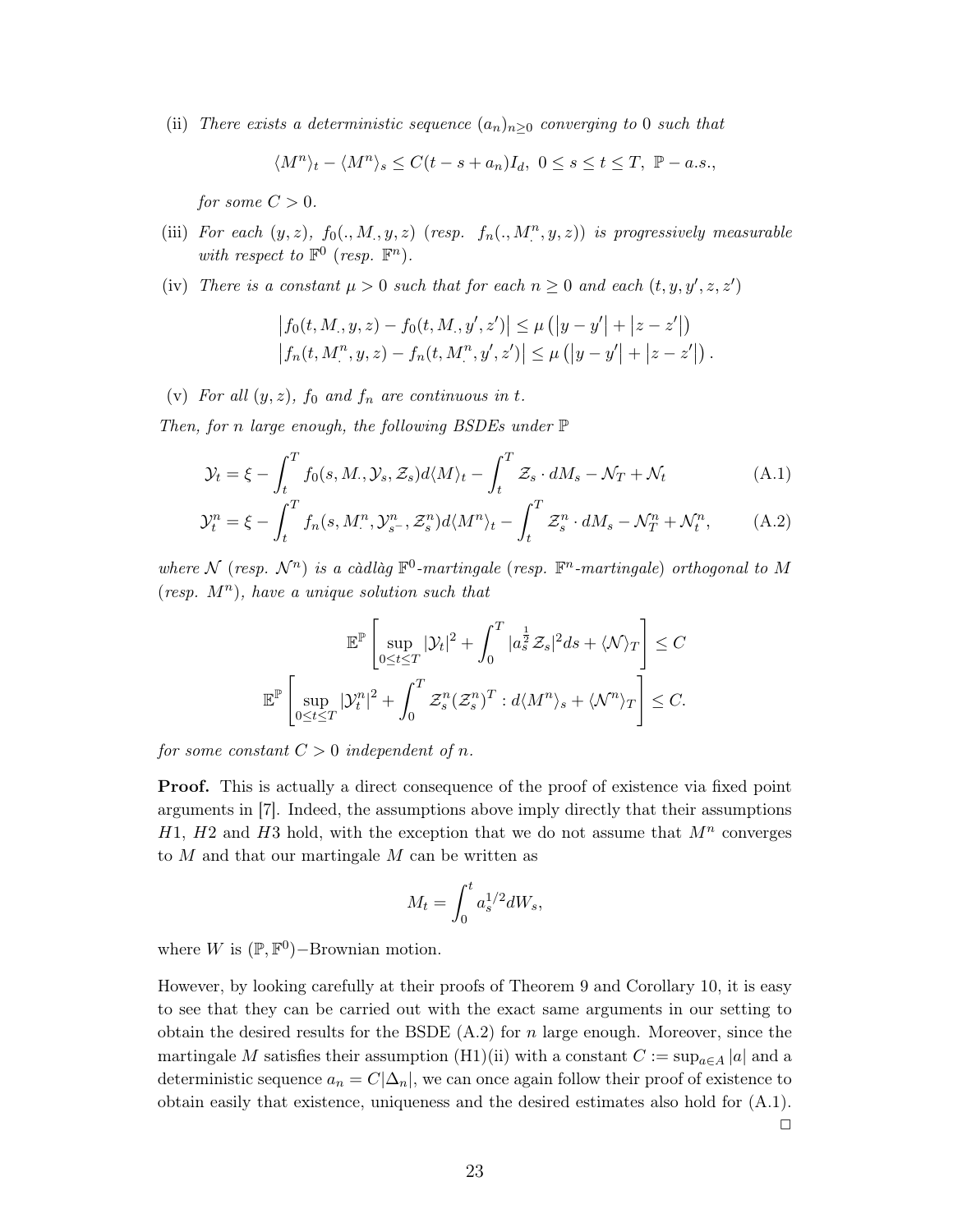We will now provide a particular robustness result for BSDEs. We go back to the canonical space  $(\Omega, \mathcal{F}_T)$  and fix a measure  $\mathbb{P} \in \mathcal{P}_W$ . We let W be a  $\overline{\mathbb{F}^+}^{\mathbb{P}}$ -Brownian motion under  $\mathbb{P}, (a_s)_{0 \leq s \leq T}$  be a F-progressively measurable process and  $(a^n)_{n \geq 0}$  a sequence of F-progressively measurable processes such that

$$
\mathbb{E}^{\mathbb{P}}\left[\int_{0}^{T} |a_{s}^{n} - a_{s}|^{2} ds\right] \underset{n \to +\infty}{\longrightarrow} 0. \tag{A.3}
$$

We next define the following  $\overline{\mathbb{F}^+}^{\mathbb{P}}$ -martingales under  $\mathbb P$ 

$$
M_t := \int_0^t a_s^{1/2} dW_s \text{ and } \widehat{M}_t^n := \int_0^t (a_s^n)^{1/2} dW_s, \ \mathbb{P}-a.s.
$$

Notice that we than have immediately that  $\widehat{M}^n$  converges to M in the sense that

$$
\mathbb{E}^{\mathbb{P}}\left[\sup_{0\leq t\leq T}\left|M_{t}-\widehat{M}_{t}^{n}\right|^{2}\right]\underset{n\rightarrow+\infty}{\longrightarrow}0.\tag{A.4}
$$

We would like to approximate the following BSDE

$$
\mathcal{Y}_t = \xi - \int_t^T f(s, M, \mathcal{Y}_s, \mathcal{Z}_s, a_s) ds - \int_t^T (a_s)^{1/2} \mathcal{Z}_s \cdot dW_s - \mathcal{N}_T + \mathcal{N}_t, \ \mathbb{P} - a.s. \tag{A.5}
$$

by the following one for  $n \geq 0$ 

$$
\widehat{Y}_t^n = \xi_n - \int_t^T f(s, \widehat{M}_\cdot^n, \widehat{Y}_s^n, \widehat{Z}_s^n, a_s^n) ds - \int_t^T (a_s^n)^{1/2} \widehat{Z}_s^n \cdot dW_s - \widehat{N}_T^n + \widehat{N}_t^n, \ \mathbb{P}-a.s., \ (A.6)
$$

for some  $\mathcal{F}_T$ -measurable random variable  $\xi_n$  converging to  $\xi$  in  $L^2(\mathbb{P})$ .

**Remark A.1.** Notice that existence and uniqueness for these BSDEs are once again guaranteed by Proposition A.1.

We have the following result, which can be proved using classical stability arguments for BSDEs. We nonetheless give the proof for completeness.

**Proposition A.2.** Let Assumptions 2.1 hold. Then, we have

$$
\mathbb{E}^{\mathbb{P}}\left[\sup_{0\leq t\leq T}\left|\widehat{Y}_{t}^{n}-\mathcal{Y}_{t}\right|^{2}+\int_{0}^{T}\left|\widehat{Z}_{t}^{n}-\mathcal{Z}_{t}\right|^{2}ds+\langle\widehat{N}^{n}-N\rangle_{T}\right]\underset{n\rightarrow+\infty}{\longrightarrow}0.
$$

**Proof.** Let us apply Itô's formula to  $e^{\eta t}(\hat{Y}_t^n - \mathcal{Y}_t)^2$ , for some constant  $\eta$  to be fixed later. We obtain, using the fact that  $\widehat{N}^n$  and N are orthogonal to W

$$
e^{\eta t}(\hat{Y}_{t}^{n} - \mathcal{Y}_{t})^{2} + \int_{t}^{T} e^{\eta s} |(a_{s}^{n})^{1/2} \hat{Z}_{s}^{n} - a_{s}^{1/2} \mathcal{Z}_{s}|^{2} ds + \int_{t}^{T} e^{\eta s} d\langle \hat{N}^{n} - N \rangle_{s}
$$
  
\n
$$
\leq e^{\eta T} |\xi_{n} - \xi|^{2} - 2 \int_{t}^{T} e^{\eta s} (\hat{Y}_{s}^{n} - \mathcal{Y}_{s}) \left( f(s, \widehat{M}^{n}, \hat{Y}_{s}^{n}, \hat{Z}_{s}^{n}, a_{s}^{n}) - f(s, M, \mathcal{Y}_{s}, \mathcal{Z}_{s}, a_{s}) \right) ds
$$
  
\n
$$
- \eta \int_{t}^{T} e^{\eta s} |\hat{Y}_{s}^{n} - \mathcal{Y}_{s}|^{2} ds - 2 \int_{t}^{T} (\hat{Y}_{s}^{n} - \mathcal{Y}_{s}) \left( (a_{s}^{n})^{1/2} \hat{Z}_{s}^{n} - a_{s}^{1/2} \mathcal{Z}_{s} \right) \cdot dW_{s}
$$
  
\n
$$
- \int_{t}^{T} e^{\eta s} (\hat{Y}_{s}^{n} - \mathcal{Y}_{s} -) d(\hat{N}_{s}^{n} - N_{s}). \tag{A.7}
$$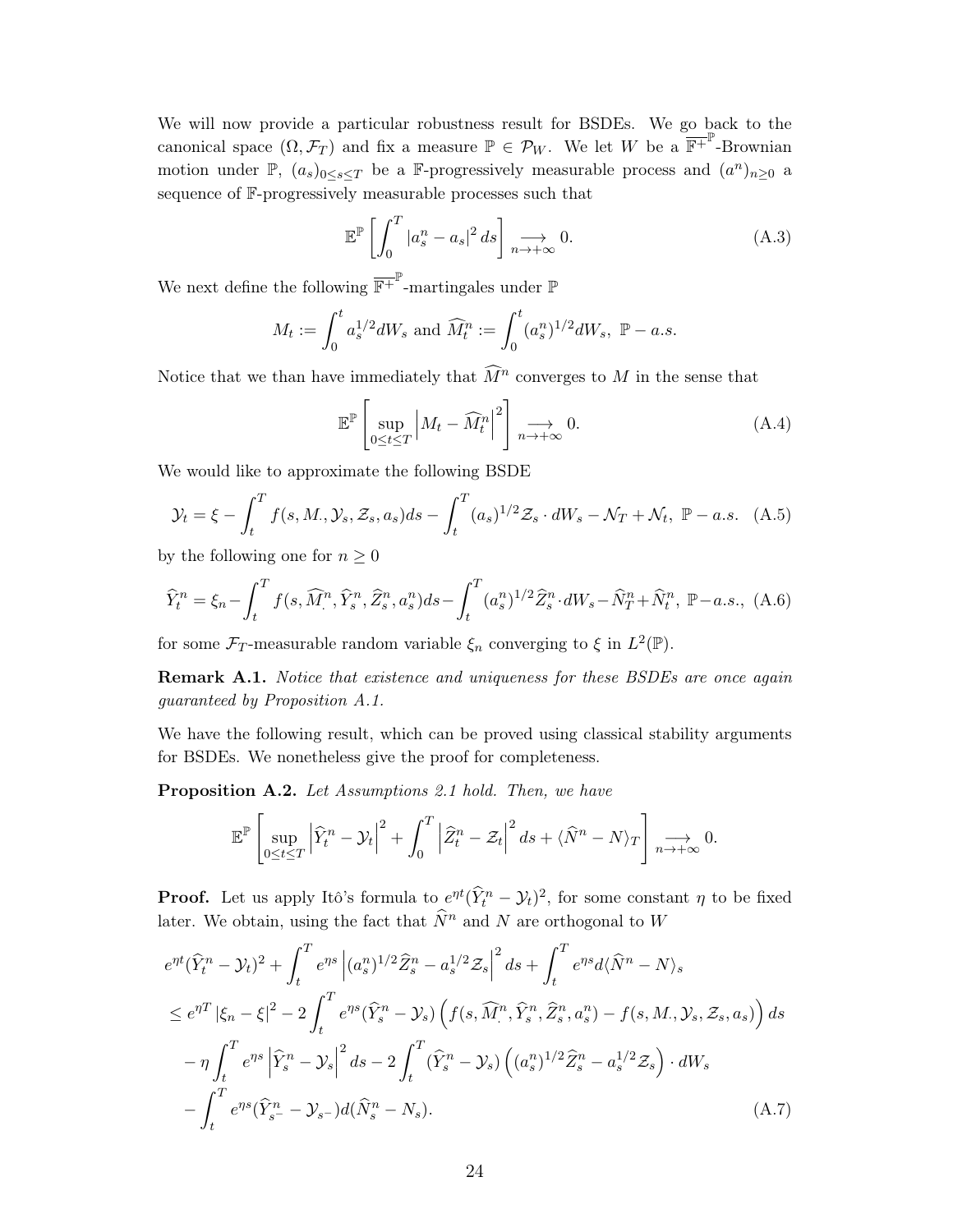Next, using the uniform continuity of f in u and its Lipschitz continuity in  $(\mathbf{x}, y, z)$ , we have for some modulus of continuity  $\rho$  and using the trivial inequality  $ab \leq \epsilon a^2 + \frac{1}{\epsilon}b^2$ for any  $\varepsilon > 0$ 

$$
\left| \int_{t}^{T} e^{\eta s} (\widehat{Y}_{s}^{n} - \mathcal{Y}_{s}) \left( f(s, \widehat{M}_{s}^{n}, \widehat{Y}_{s}^{n}, \widehat{Z}_{s}^{n}, a_{s}^{n}) - f(s, M_{s}, \mathcal{Y}_{s}, \mathcal{Z}_{s}, a_{s}) \right) ds \right|
$$
  
\n
$$
\leq \int_{t}^{T} e^{\eta s} \left| \widehat{Y}_{s}^{n} - \mathcal{Y}_{s} \right| \left| f(s, \widehat{M}_{s}^{n}, \widehat{Y}_{s}^{n}, \widehat{Z}_{s}^{n}, a_{s}^{n}) - f(s, M_{s}, \widehat{Y}_{s}^{n}, \widehat{Z}_{s}^{n}, a_{s}) \right| ds
$$
  
\n
$$
+ \int_{t}^{T} e^{\eta s} \left| \widehat{Y}_{s}^{n} - \mathcal{Y}_{s} \right| \left| f(s, M_{s}, \widehat{Y}_{s}^{n}, \widehat{Z}_{s}^{n}, a_{s}) - f(s, M_{s}, \mathcal{Y}_{s}, \mathcal{Z}_{s}, a_{s}) \right| ds
$$
  
\n
$$
\leq C \left( \left\| \widehat{M}^{n} - M \right\|_{T}^{2} + \int_{t}^{T} \rho^{2} (a_{s}^{n} - a_{s}) ds \right) + \left( C + \frac{1}{\epsilon} \right) \int_{t}^{T} e^{\eta s} \left| \widehat{Y}_{s}^{n} - \mathcal{Y}_{s} \right|^{2} ds
$$
  
\n
$$
+ \epsilon \int_{t}^{T} e^{\eta s} \left| \widehat{Z}_{s}^{n} - \mathcal{Z}_{s} \right|^{2} ds.
$$
 (A.8)

Using the fact that  $a^n$  and a are uniformly bounded, if we take the expectation in  $(A.7)$ and use the estimate (A.8), we obtain by choosing  $\eta$  large enough and  $\epsilon < 1$ 

$$
\mathbb{E}^{\mathbb{P}}\left[\left|\widehat{Y}_{t}^{n}-\mathcal{Y}_{t}\right|^{2}+\int_{0}^{T}\left|\widehat{Z}_{s}^{n}-\mathcal{Z}_{s}\right|^{2}ds+\langle\widehat{N}^{n}-N\rangle_{T}\right]
$$
  

$$
\leq C\mathbb{E}^{\mathbb{P}}\left[\left|\xi_{n}-\xi\right|^{2}+\left\|\widehat{M}^{n}-M\right\|_{T}^{2}+\int_{0}^{T}\rho^{2}\left(a_{s}^{n}-a_{s}\right)ds\right].
$$

By the dominated convergence theorem and using the fact that  $\xi_n$  converges to  $\xi$  and  $\widehat{M}^n$  to M, the right-hand side above goes to 0. Now the proof can be finished by taking the supremum in  $t$  in  $(A.7)$  and using the BDG inequality. Since this part is classical, we refrain from writing its proof.  $\Box$ 

# References

- [1] Barles, G., Souganidis, P.E. (1991). Convergence of approximation schemes for fully nonlinear second order equations, Asymptotic Anal.,  $4(3):271-283$ .
- [2] Bertsekas, D.P., Shreve, S.E. (1978). Stochastic optimal control, the discrete time case, Mathematics in Science and Engineering 139, Academic Press Inc.
- [3] Bichteler, K. (1981). Stochastic integration and  $L^p$ -theory of semimartingales, Ann. Prob.,  $9(1):49-89$ .
- [4] Billingsley, P. (1979). Probability and measures, Wiley.
- [5] Bonnans, J.F., Ottenwaelter, E., Zidani, H. (2004). A fast algorithm for the two dimensional HJB equation of stochastic control, sl M2AN Math. Model. Numer. Anal.,  $38(4):723-735$ .
- [6] Bouchard, B., Touzi, N. (2004). Discrete-time approximation and Monte-Carlo simulation of backward stochastic differential equations, Stochastic Process. Appl.,  $111(2):175-206.$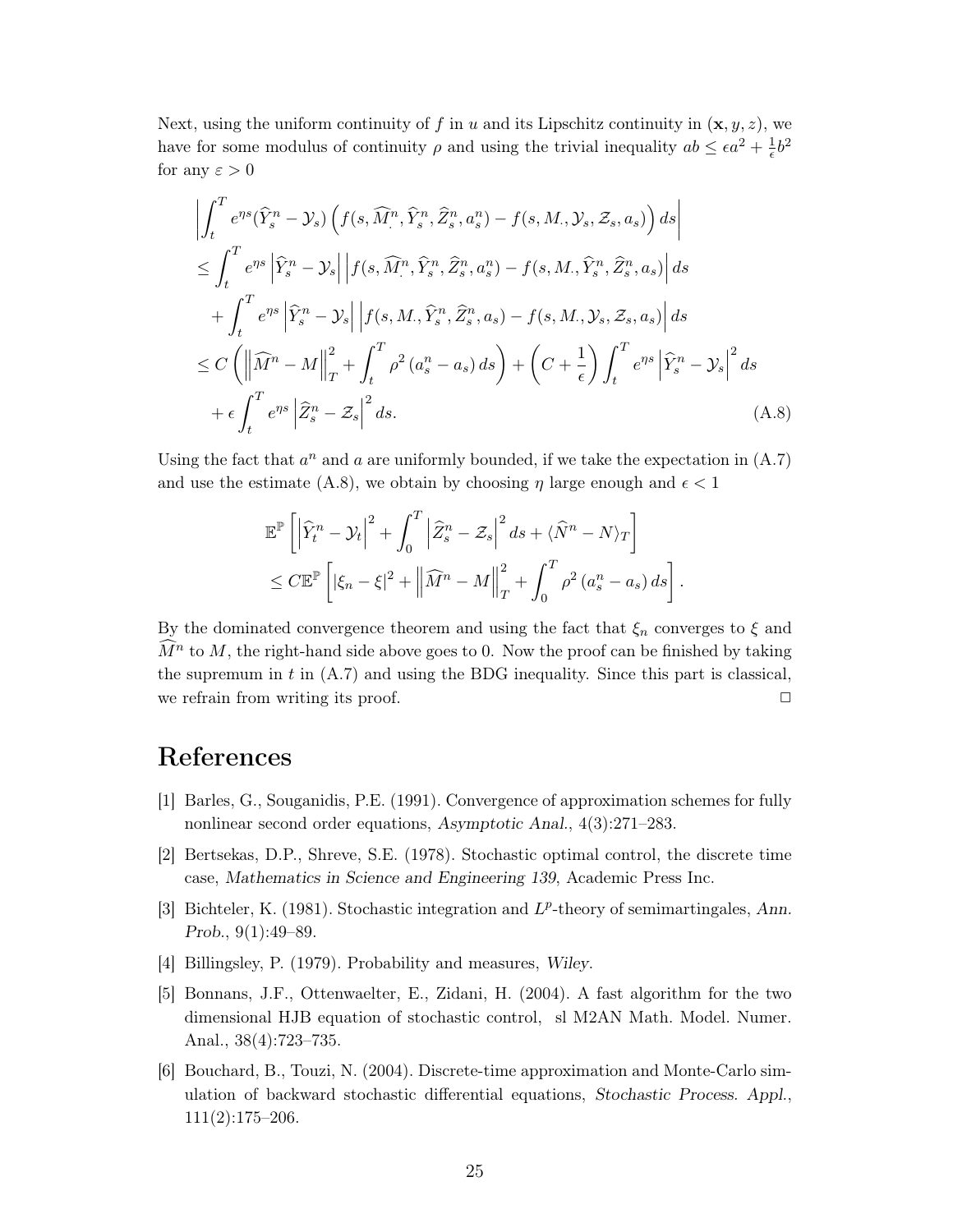- [7] Briand, P., Delyon, B., Mémin, J. (2002). On the robustness of backward stochastic differential equations, Stochastic Process. Appl., 97:229–253.
- [8] Cheridito, P., Soner, H.M., Touzi, N., Victoir, N. (2007). Second-order backward stochastic differential equations and fully nonlinear parabolic PDEs, Comm. Pure Appl. Math.,  $60(7):1081-1110$ .
- [9] Debrabant, K., Jakobsen, E.R. (2013). Semi-Lagrangian schemes for linear and fully nonlinear diffusion equations, Math. Comp., 82:1433-1462.
- [10] Dolinsky, Y. (2010). Applications of weak convergence for hedging of game options. Ann. Appl. Probab., 20:1891-1906.
- [11] Dolinsky, Y., Nutz, M., Soner, H.M. (2012). Weak approximations of  $G$ -expectations, Stochastic Processes and their Applications, 122(2):664–675.
- [12] El Karoui, N., Huu Nguyen, D., Jeanblanc-Picqué, M. (1987). Compactification methods in the control of degenerate diffusions: existence of an optimal control, Stochastics, 20:169-219.
- [13] El Karoui, N., Tan, X. (2013). Capacities, measurable selection and dynamic programming, preprint.
- [14] Fahim, A., Touzi, N., Warin, X. (2010). A probabilistic numerical method for fully nonlinear parabolic PDEs, Ann. Appl. Probab., 21(4):1322-1364.
- [15] Gobet, E., Lemor, J.P., Warin, X. (2005). A regression-based Monte-Carlo method to solve backward stochastic differential equations, Ann. Appl. Probab.,  $15(3):2172-$ 2202.
- [16] Gobet, E., Turkedjiev, P. (2011). Approximation of discrete BSDE using leastsquares regression, preprint hal-00642685.
- [17] Guo, W., Zhang, J., Zhuo, J. (2013). A monotone scheme for high dimensional fully nonlinear PDEs, preprint, arXiv:1212.0466.
- [18] Jacod, J., Mémin, J., Métivier, M. (1983). On tightness and stopping times, Stoch. Proc. and their App.,  $14:109-146$ .
- [19] Jacod, J., Shiryaev, A.N. (2002). Limit theorems for stochastic processes, Springer-Verlag.
- [20] Karandikar, R.L. (1995). On pathwise stochastic integration, Stoch. Proc. and their App.,  $57(1):11-18$ .
- [21] Kushner, H.J., Dupuis, P. (1992). Numerical methods for stochastic control problems in continuous time, Applications of Mathematics 24, Springer-Verlag.
- [22] Ma, J., Protter, P., San Martin, J., Torres, S. (2002). Numerical method for backward stochastic differential equations, Ann. Appl. Probab, 12(1):302-316.
- [23] Matoussi, A., Possamaï, D., Zhou, C. (2012). Robust utility maximization in non-dominated models with 2BSDE: the uncertain volatility model, Mathematical Finance, to appear.